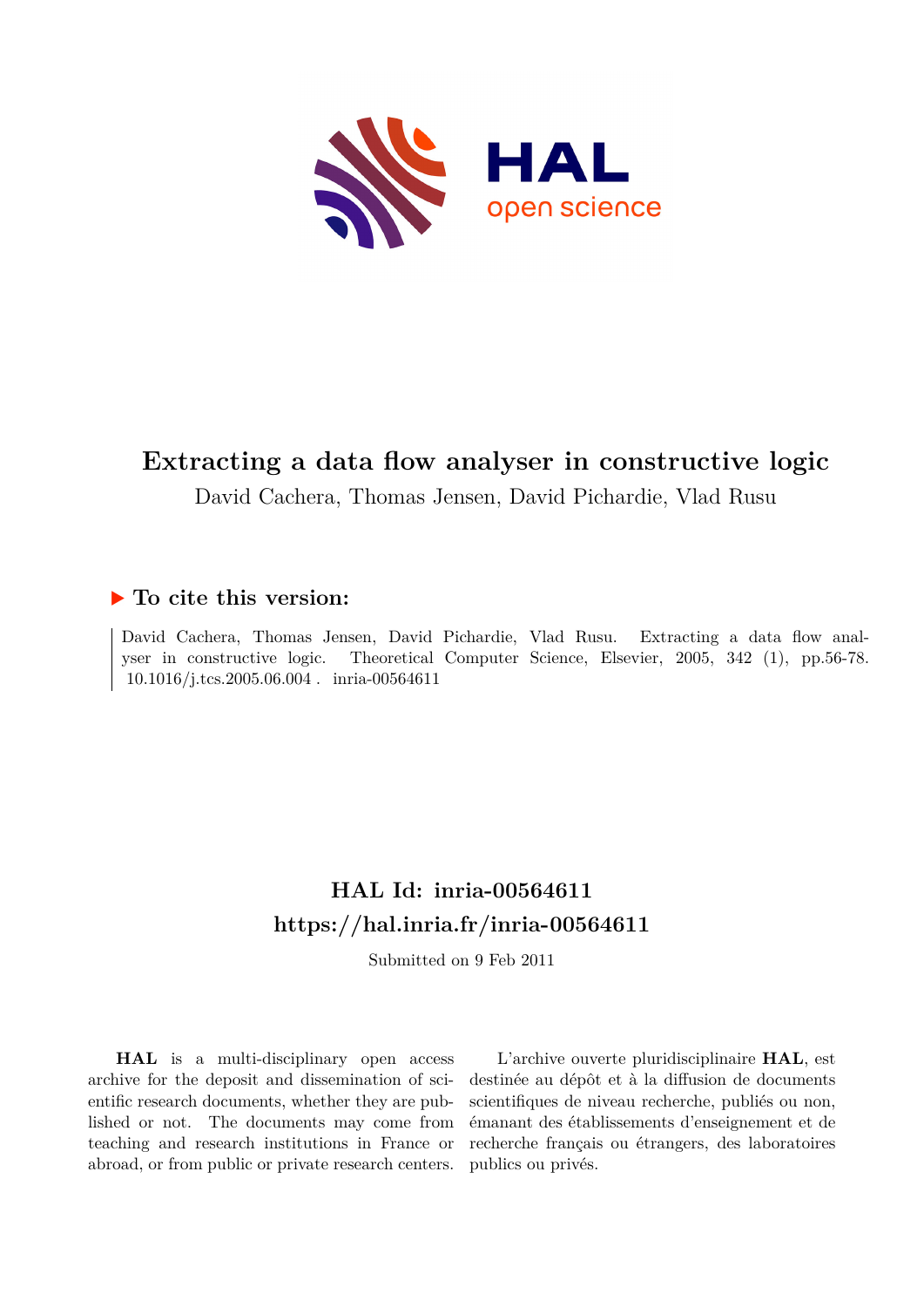# Extracting a data flow analyser in constructive logic

David Cachera<sup>a</sup> Thomas Jensen<sup>b</sup> David Pichardie<sup>a</sup> Vlad Rusu<sup>c</sup>

a IRISA / ENS Cachan (Bretagne), Campus de Beaulieu, 35042 Rennes France b IRISA / CNRS, Campus de Beaulieu, 35042 Rennes France c IRISA / INRIA, Campus de Beaulieu, 35042 Rennes France

#### Abstract

A constraint-based data flow analysis is formalised in the specification language of the Coq proof assistant. This involves defining a dependent type of lattices together with a library of lattice functors for modular construction of complex abstract domains. Constraints are represented in a way that allows for both efficient constraint resolution and correctness proof of the analysis with respect to an operational semantics. The proof of existence of a solution to the constraints is constructive which means that the extraction mechanism of Coq provides a provably correct data flow analyser in Ocaml from the proof. The library of lattices and the representation of constraints are defined in an analysis-independent fashion that provides a basis for a generic framework for proving and extracting static analysers in Coq.

Key words: Program analysis ; constructive logic ; lattices ; theorem proving ; constraint solving.

#### 1 Introduction

Static program analysis is a fully automatic technique for proving properties about the run-time behaviour of a program without actually executing it. The correctness of static analyses can be proved formally by following the theory of abstract interpretation [9] that provides a theory for relating two semantic interpretations of the same language. These strong semantic foundations constitute one of the arguments advanced in favor of static program analysis. The implementation of static analyses is usually based on well-understood constraint-solving techniques and iterative fixpoint algorithms. In spite of the nice mathematical theory of program analysis and the solid algorithmic techniques available one problematic issue persists,  $viz$ , the gap between the analysis that is proved correct on paper and the analyser that actually runs on the

Preprint submitted to Elsevier Science 15 April 2005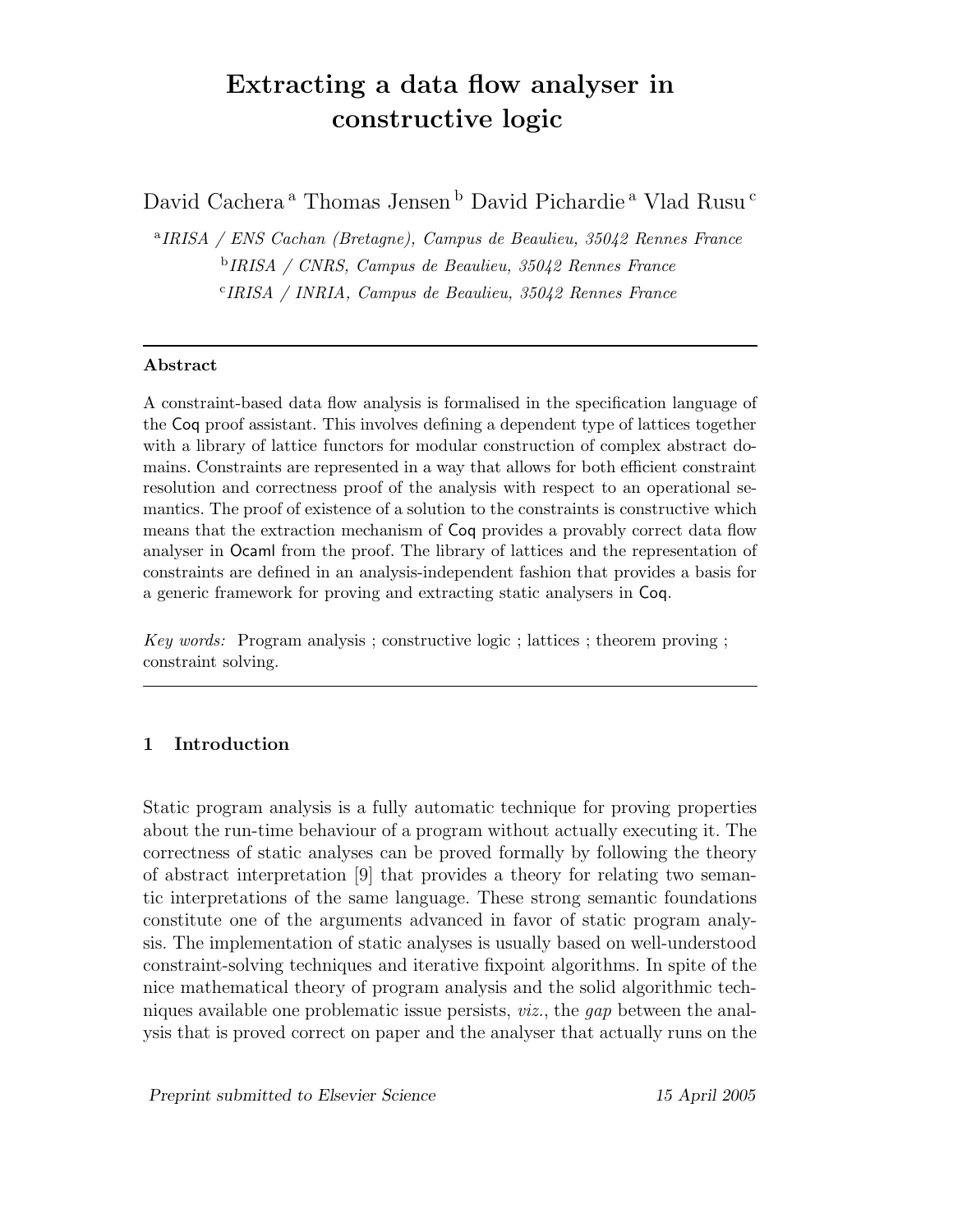machine. While this gap might be small for toy languages, it becomes important when it comes to real-life languages for which the implementation and maintenance of program analysis tools become a software engineering task. To eliminate this gap, we here propose a technique based on theorem proving in constructive logic and the program-as-proofs paradigm. This allows to specify static analyses in a way that ensures their *well-formedness* and facilitates their correctness proof. Moreover, the constructive nature of the logic means that it is possible to extract, from the proof of existence of a correct program analysis result, a static analyser that maps any given program to their static analysis.

The development of the static analyser is done within the Coq proof assistant. Proofs in Coq are constructive and correspond, via the Curry-Howard isomorphism, to programs in a functional language with a rich type system. The program extraction mechanism in Coq provides a tool for automatic translation of these proofs into a functional language with a simpler type system, namely Ocaml. The extraction mechanism removes those parts of the proof that are only concerned with proving that the result satisfies its specification without actually contributing to its construction. In the case of our static analyser, the constructive part is concerned with calculating a solution to a system of constraints generated from the program. The other part of the proof establishes that a solution to the constraints is indeed a correct approximation of the program's behaviour but does not contribute to the actual construction of the solution.

The methodology that we present here is generic but we have chosen to develop it in the concrete setting of a flow analysis for Java Card byte code, presented in Section 2. The motivation for choosing this particular analysis is that it deals with a minimalistic, yet representative language with imperative, object-oriented and higher-order features, guaranteeing that the approach is transferable to a variety of other analyses. The methodology comprises two phases:

- the modular definition of a library of abstract domains of properties used in the analysis (Section 3). The abstract domains are lattices satisfying a finiteascending-chains condition which makes it possible to extract a provably correct, generic constraint solver based on fixpoint iteration ;
- a representation of a constraint-based analysis that allows to extract an analyser from the proof of the existence of a best solution to the constraints, using the program extraction mechanism available in Coq (Section 4) and at the same time allows to prove correctness of the analysis (Section 5).

Section 6 compares with other work on formalizing the correctness of data flow analyses, and Section 7 concludes. Appendices A–E contain the formalisation of the analyser and is included as a service to those readers that want to see the details. However, the paper is written so as to be understandable without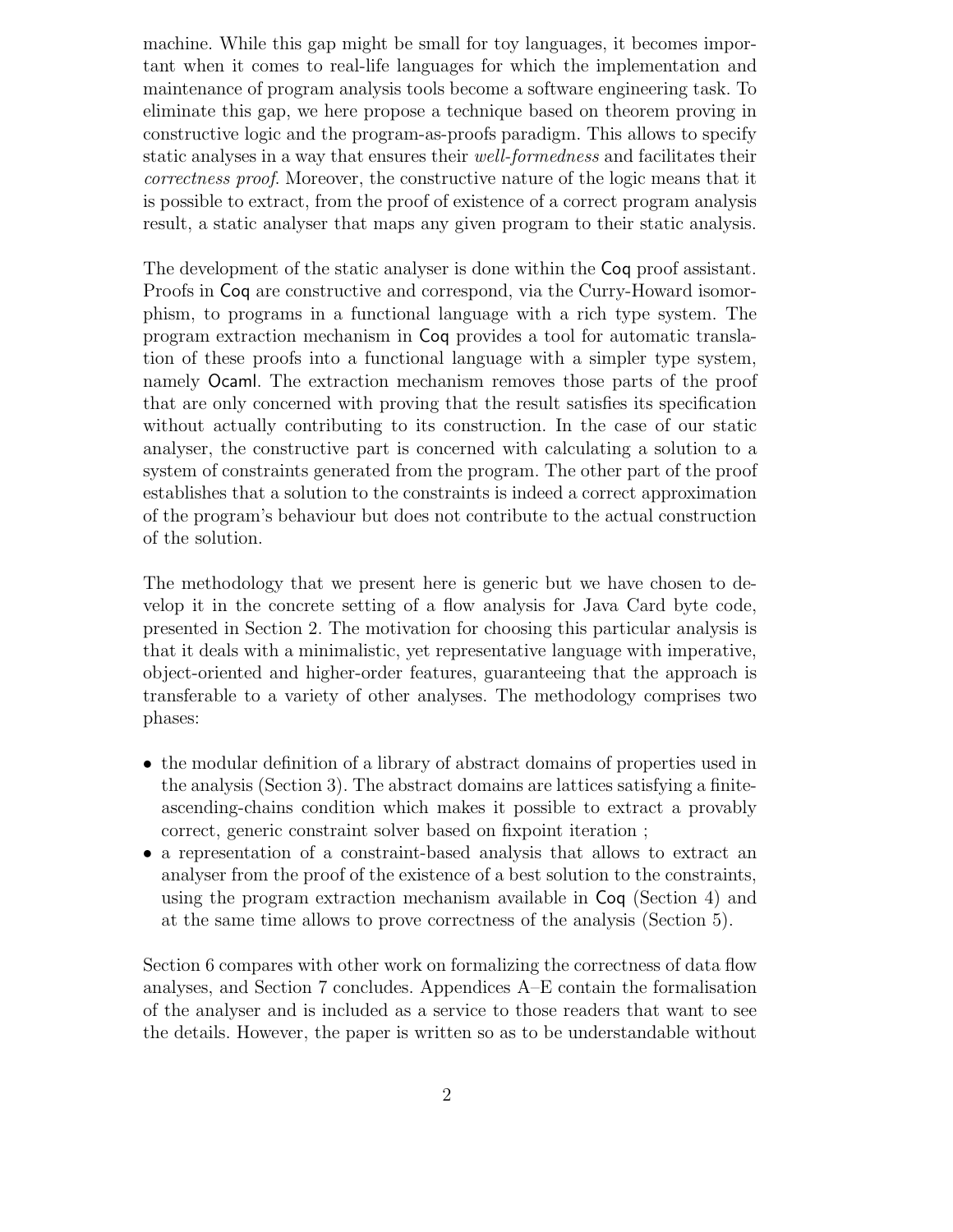having to read these appendices. The Coq sources of the development are available online [20].

Notation: Functions whose type depends on the program being analysed will have dependent type  $F : (P : Program) \rightarrow T(P)$  with type T depending on P. We will write  $F_P$  for the application of F to a particular program P. The paper uses a mixture of logic and Coq notation. Java Card byte code and  $\textsf{Cog}$  functions are written using the teletype font  $(e.q.,$  push in Section 2 and join in Section 3). Lattices and abstract operations on these as well as their corresponding  $\textsf{Coq}$  types are written using the Roman font (e.g., push in Section 2 and the domain of abstract states State illustrated in Figure 2).

A preliminary version of this article was presented at the European Symposium on Programming (ESOP) 2004 [5]. The present article is a thoroughly revised version that contains a more detailed description of the lattice library, the lattice constructors and the proof of well-foundedness of the lattices, a simplified representation of the constraints generated by the analysis and a more detailed presentation of the correctness proofs.

#### 2 A Static Analysis for Carmel

The analysis which serves as a basis for our work is a data flow analysis for the Carmel intermediate representation of Java Card byte code [15] specified using the Flow Logic formalism [12] and proved correct on paper with respect to an operational semantics [22]. The language is a byte code for a stack-oriented machine, much like the Java Card byte code. Instructions include stack operations, numeric operations, conditionals, object creation and modification, and method invocation and return. It is given a small-step operational semantics with a state of the form  $\langle\langle h, \langle m, pc, l, s \rangle : s \rangle$ , where h is the heap of objects, and  $\langle m, pc, l, s \rangle$ : sf is a call stack consisting of frames of the form  $\langle m, pc, l, s \rangle$ where each frame contains a method name  $m$  and a program point  $pc$  within m, a set of local variables l, and a local operand stack s (see [22] for details). Here and everywhere in the paper, "::" denotes the "cons" operation on lists.

The transition relation  $\rightarrow_I$  describes how an instruction I affects the state. We give as example the rules defining the instructions push for pushing a value onto the operand stack, invokevirtual for calling a virtual method, and return for returning from a virtual method call. The expression instruction $\text{At}_P(m, pc)$ denotes the instruction found at address  $(m, pc)$  in the program P.

The rule (1) reads as follows: the instruction push c at address  $(m, pc)$  of state  $\sigma = \langle h, \langle m, pc, l, s \rangle : s \rangle$  has the effect of pushing c on the operand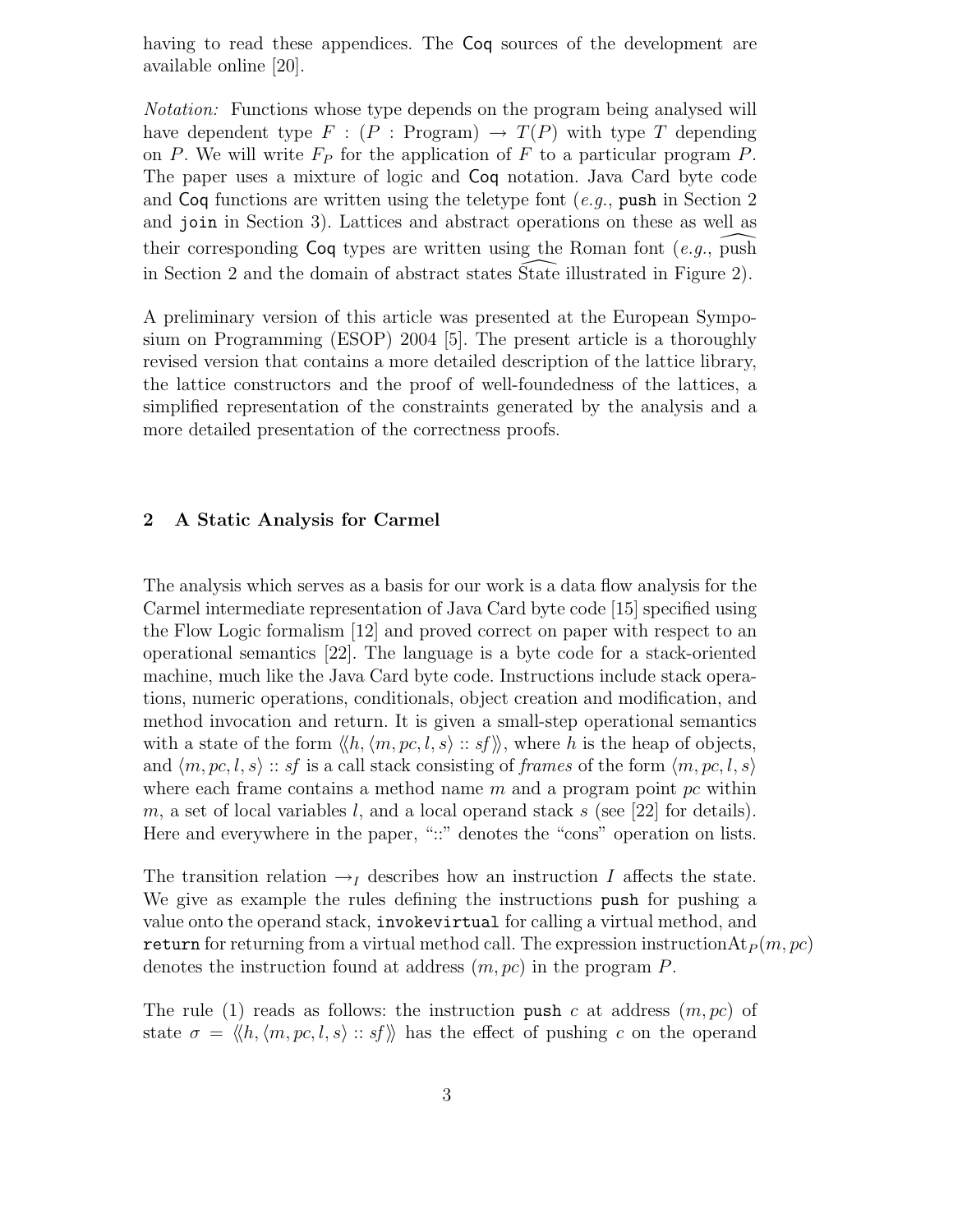stack s of  $\sigma$  and advancing to the instruction at  $pc + 1$ .

$$
\frac{\text{instructionAt}_{P}(m, pc) = \text{push } c}{\langle\langle h, \langle m, pc, l, s \rangle :: sf \rangle\rangle \rightarrow_{\text{push } c} \langle\langle h, \langle m, pc + 1, l, c :: s \rangle :: sf \rangle\rangle}
$$
(1)

$$
\begin{aligned}\n\text{ instructionAt}_{P}(m, pc) &= \text{invokerertual } M \\
h(loc) &= o \qquad m' = \text{lookUp}(M, class(o)) \\
f' &= \langle m', 1, V, \varepsilon \rangle \qquad f'' = \langle m, pc, l, s \rangle \\
\langle\langle h, \langle m, pc, l, loc::V::s \rangle::sf \rangle \rangle &\rightarrow_{\text{invokerertual } M} \langle\langle h, f':: f'':s f \rangle\rangle\n\end{aligned} \tag{2}
$$

$$
\frac{\text{ instructionAt}_{P}(m, pc) = \text{return} \qquad f' = \langle m', pc', l', s' \rangle}{\langle\langle h, \langle m, pc, l, v :: s \rangle :: f' :: sf \rangle \rangle \rightarrow_{\text{return}} \langle\langle h, \langle m', pc' + 1, l', v :: s' \rangle :: sf \rangle \rangle} \qquad (3)
$$

The rule  $(2)$  is slightly more complicated. It reads: for M a method name, the instruction invokevirtual M at address  $(m, pc)$  of state  $\sigma = \langle h, f : : sf \rangle \rangle$ requires that the first frame f on the call stack of  $\sigma$  has an operand stack of the form  $loc :: V :: s$ , i.e., it starts with a heap location denoted by loc, followed by a vector of argument values  $V$ . The actual method that will be called is determined by the *lookUp* function that searches upwards in the class hierarchy for the methond name  $M$ , starting from the class of the object  $o$ that resides in the heap h at the location  $loc$ . The new method, together with its starting point  $pc = 1$ , its vector V of actual parameters, and an empty operand stack  $\varepsilon$ , constitute a new frame f' pushed on top of the call stack of the resulting state  $\sigma' = \langle h, f' :: f'': s f \rangle$ . Note, however, that the second frame  $f''$  in the call stack is also modified: the sequence  $loc :: V$  has been removed from the operand stack of  $f$ . This semantics of the invokevirtual instruction (which corresponds to the operational definition of the semantics of Java Card), together with the corresponding rules describing its static analysis, made for the most challenging part of the correctness proofs (we return to this point in Section 5).

Finally, the return rule (3) removes the last frame from the call stack, and transfers the return value  $v$  (from the top of the last frame's operand stack) to the operand stack of the calling frame  $f'$ .

#### 2.1 Carmel Flow Logic

The Carmel Flow Logic defined by Hansen [12] specifies a constraint-based data flow analysis for Carmel. This analysis computes a safe approximation of the states that can occur at any program point during execution of a program. This information can then be used to optimize virtual method calls or verify specific properties on the control flow graph (see e.g.  $[4]$ ). Programs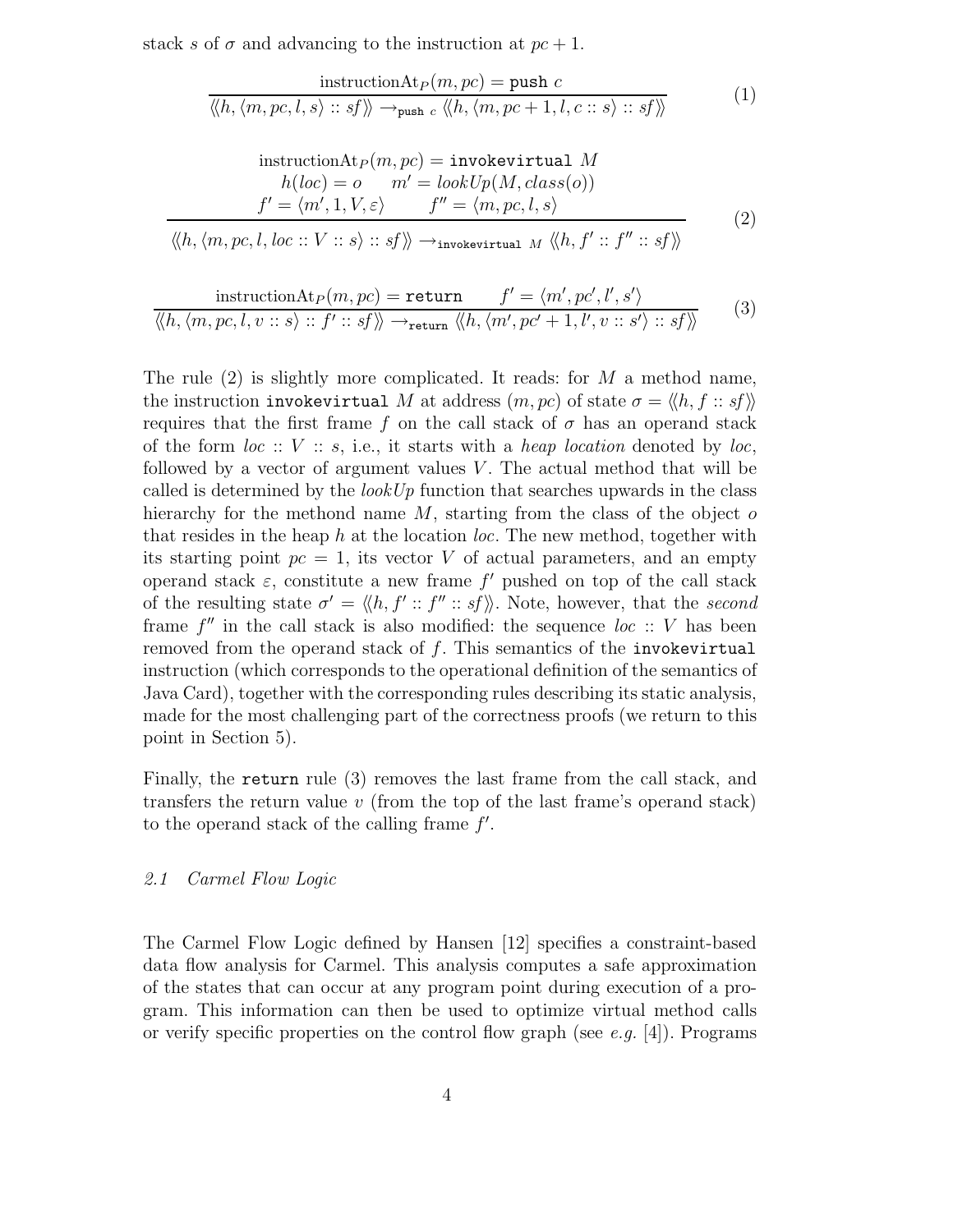may contain virtual method calls, which are dynamically resolved at execution time ; the analysis reflects this behaviour, and attempts to compute a precise approximation of the called methods and their return values.

Concrete semantic values are either integers or object references. Object references are abstracted by the classes of the objects they refer to, thus, an abstract value is either a subset of the set of classes of the program P or a numerical abstraction. This means that the type  $\text{Val}_P$  of abstract values depends on the program P being analysed. This is an example of a dependency that it is important to make explicit because it ensures the finiteness of the abstract domain which would otherwise have an infinite number of subsets of classes. The abstract domain of local variables is another example of an abstract domain that depends on the actual program being analysed (namely, on the number of local variables of the program).

For each program point in  $P$ , of the form (methodName<sub>P</sub>  $\times$  progCount<sub>P</sub>), the local variables (resp. the operand stack) are abstracted by \ an array of type  $\overline{\text{LocalVar}_{P}}$  (resp. a stack of type  $\overline{\text{Stack}_{P}}$ ) of abstract values. Then, the abstract state domain:

$$
\widehat{\text{State}_{P}} = \widehat{\text{Heap}_{P}} \times (\text{methodName}_{P} \times \text{progCount}_{P} \to \widehat{\text{LocalVar}_{P}})
$$

$$
\times (\text{methodName}_{P} \times \text{progCount}_{P} \to \widehat{\text{Stack}_{P}})
$$

contains an over-approximation of all possible concrete heaps  $<sup>1</sup>$  and, for each</sup> program point, an over-approximation of the local variables and of the operand stack. These approximations are formalised by a relation ∼ that connects the concrete domains of the operational semantics and the abstract domains. In logical terms,  $s \sim a$  if a is a property of s. In set-theoretic terms,  $s \sim a$  if s is a member of the set of states described by a. The formal definition of the ∼ relation can be found in the Appendix. Here, we only give an intuitive description:

- a reference to object o is approximated by an abstract value  $\hat{V}$  (written  $ref(o) \sim \hat{V}$  whenever  $\hat{V}$  is a set of classes that contains the class of o,
- $\bullet$  the vector of local variables l and operand stack s at a given program address  $(m, pc)$ , are approximated pointwise,
- a concrete state  $\langle\langle h, \langle m, pc, l, s \rangle : s \rangle$  is approximated by an abstract state  $\hat{\Sigma} = (\hat{H}, (\hat{L}, \hat{S}))$  whenever  $h \sim \hat{H}$ ,  $l \sim \hat{L}(m, pc)$ , and  $s \sim \hat{S}(m, pc)$ .

The abstract domains are further described in Section 3. An important property of the approximation relation  $\sim$  is the monotonicity with respect to the

 $1$ . The precise descriptions of the concrete and abstract heap domains are not essential for understanding the rest of the paper; they can be found in the Appendix.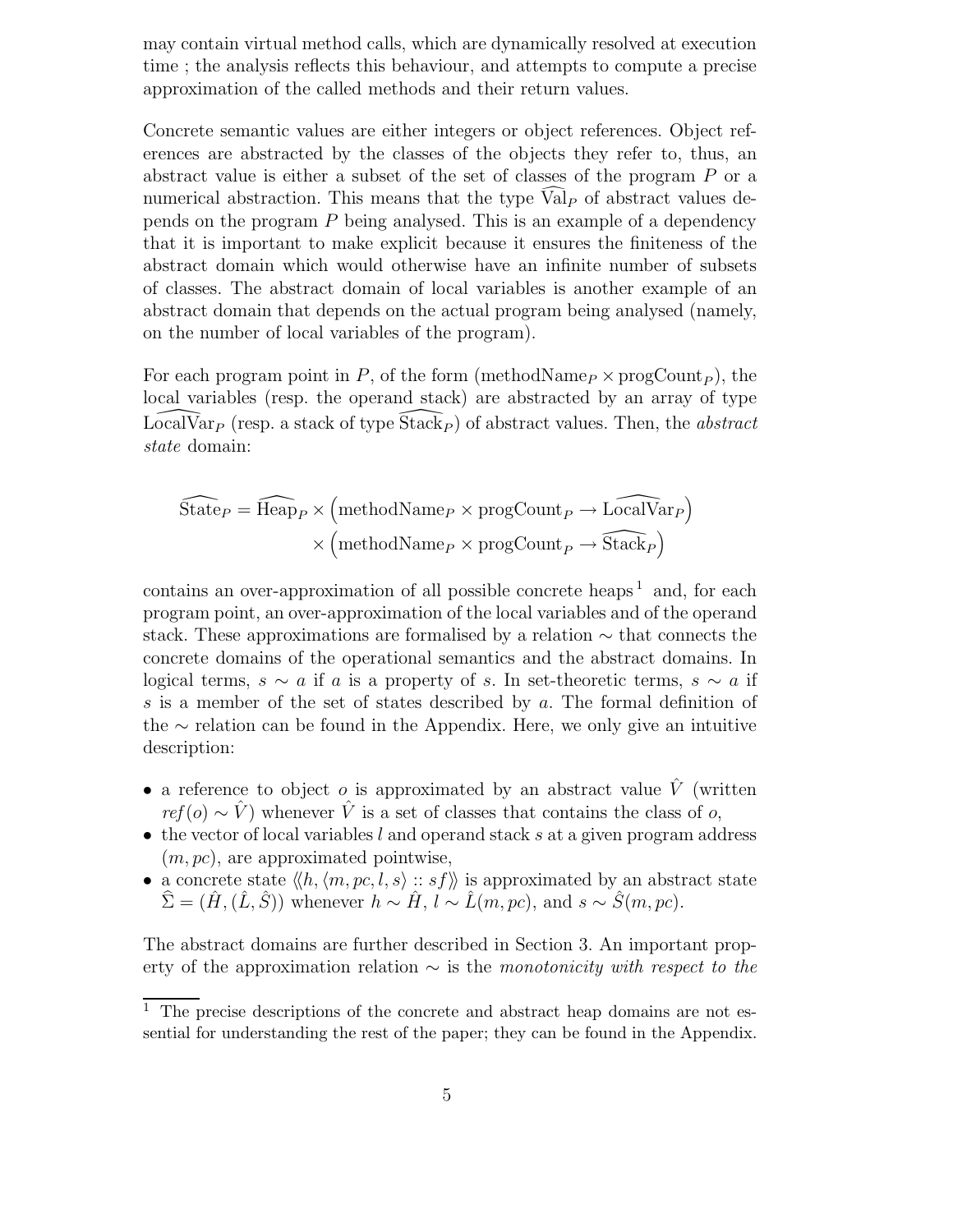abstract order  $\Box$ . It says that, for each concrete value a (be it a heap, a stack, or a vector of local variables) and abstract values  $\ddot{A}$ ,  $\dot{A'}$  in the corresponding abstract domain, if  $a \sim A$  and  $\overline{A} \subseteq A'$  then  $a \sim A'$  holds as well. This property of ∼ is proved in Coq once and for all for each concrete and corresponding abstract domain. The relation ∼ is used extensively in Section 5 where we show how to prove correctness of the analysis in Coq.

The specification of the flow logic consists of a set of inference rules that for each Carmel instruction define a constraint over an abstract state  $\hat{\Sigma} \in \hat{\mathcal{S}}$ tate. For  $\hat{\Sigma} = (\hat{H}, \hat{L}, \hat{S})$  to be a correct abstraction of program  $P$ ,  $\hat{\Sigma}$  must satisfy the constraints of the instructions of  $P$ . For example, if a push instruction is present at address  $(m, pc)$ , the following constraints should be satisfied:

$$
\widehat{\text{push}}(c, \hat{S}(m, pc)) \sqsubseteq \hat{S}(m, pc + 1)
$$
\n(4)

$$
\hat{L}(m, pc) \sqsubseteq \hat{L}(m, pc+1)
$$
\n(5)

where  $\widehat{\text{push}}$  is the abstract *push* operation from the abstract domain of stacks.

The constraints (6) and (7) below are attached to the invokevirtual instruction. Other constraints attached to this instruction can be found in the Appendix. Together, the constraints (6) and (7) describe the relation between the value of the abstract stack  $\tilde{S}$  at an address  $(m, pc)$  where a method named M is called by an invokevirtual instruction, and the value of  $\hat{S}$  at the address  $(m, pc + 1)$  that follows the method's return.

$$
\widehat{\text{pop}}_n\left(\hat{S}(m, pc), 1 + nbArgs(M)\right) \sqsubseteq \widehat{\text{pop}}\left(\hat{S}(m, pc+1)\right) \tag{6}
$$

$$
\forall cl \in \widehat{\text{top}}(\hat{S}(m, pc)), \ \forall m' \in \text{lookUp}(M, cl). \tag{7}
$$

$$
\widehat{\text{top}}\left(\hat{S}(m', Ret(m'))\right) \sqsubseteq \widehat{\text{top}}\left(\hat{S}(m,pc+1)\right) \tag{b}
$$

In particular, the constraint (7), explained below, plays a particular role in the correctness proof described in Section 5. Assume that the program performs an invokevirtual M instruction at an address  $(m, pc)$ . The constraint (7) computes both  $(a)$  a set of methods that contains the method actually called by invokevirtual, and (b) an over-approximation of the return values of all the methods computed at Step  $(a)$ .

- Step  $(a)$  simulates the semantics of **invokevirtual** (rule  $(2)$ ). The rule says that the method actually called is found by looking up for methods named M, in the class of the object referenced by the top of the concrete operand stack when the execution is at address  $(m, pc)$ . The constraint (7) simulates this behaviour at the abstract level: it searches the class hierarchy for methods called M starting from all the classes contained in the corresponding abstract value  $\widehat{\text{top}}(\widetilde{S}(m, pc)).$
- Step  $(b)$  is performed by simulating the semantics of the return instruction.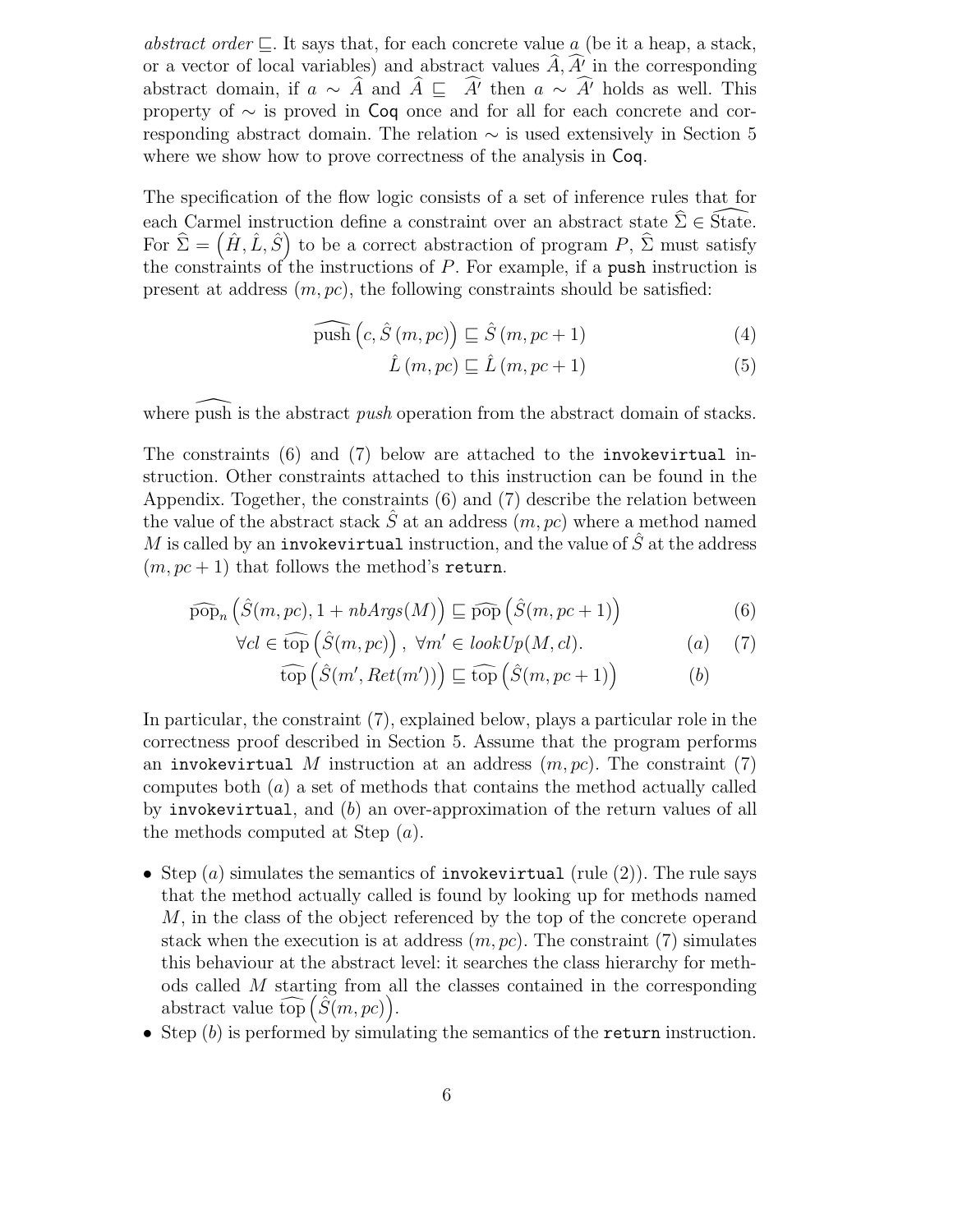By the semantics rule (3), the return value of the method  $m'$  actually called is placed on the top of the operand stack at address  $(m, pc + 1)$ . Hence, the constraint (7) imposes that  $\widehat{\text{top}}(\hat{S}(m, pc + 1))$  is greater than the abstract return values  $\widehat{\text{top}}\left(\hat{S}(m',Ret(m'))\right)$  of all methods m' computed at Step  $(a)$ , where  $Ret(m')$  is a virtual program point used for collecting abstract results of each method  $m'$ .

Note that Step (*a*) implicitly assumes that the abstract value  $\widehat{\text{top}}(\hat{S}(m, pc))$ correctly approximates the top of the concrete operand stack when execution is at address  $(m, pc)$ , i.e., before the invokevirtual instruction. That is, the abstract value  $\widehat{\text{top}}(\hat{S}(m, pc))$  is a set of classes which contains the class of the object  $o$  that is referenced by the top of the concrete operand stack when execution is at address  $(m, pc)$ . This assumption becomes a proof obligation, to be discharged when proving the correctness of the analysis (cf. Section 5).

#### 3 Constructing abstract domains

In this section we define a data type for lattices (lattice A), parameterised by the type of elements of the lattice. We also define higher-order functions which build a lattice object from other lattice objects. This allows to construct the abstract domains (of local variables, stacks, etc.) in a compositional fashion from a collection of base abstract domains. The advantage of this modular technique of combining and building lattices is that we do not have to prove properties (such as the finite ascending chain condition, see below) for one big, final lattice, but can do so in a modular fashion for every type of lattice used. Furthermore, local changes to the lattice structure do not invalidate the overall proof.

A lattice object is a record structure with two families of fields: the functional fields which are the operations that will remain in the extracted Ocaml code, and the logical fields that contain properties about the lattice.  $E.g.,$  the field join is a functional field that contains the least upper bound operator of the lattice, whereas the field acc property is a logical field stating that the lattice satisfies the ascending chain condition. The lattice type is conveniently defined as a record type in Coq, as shown in the following Coq declaration, where only details for the order relation, the join operation and the well-foundedness of the lattice are given. The well-foundedness field will be explained in detail in Section 3.1.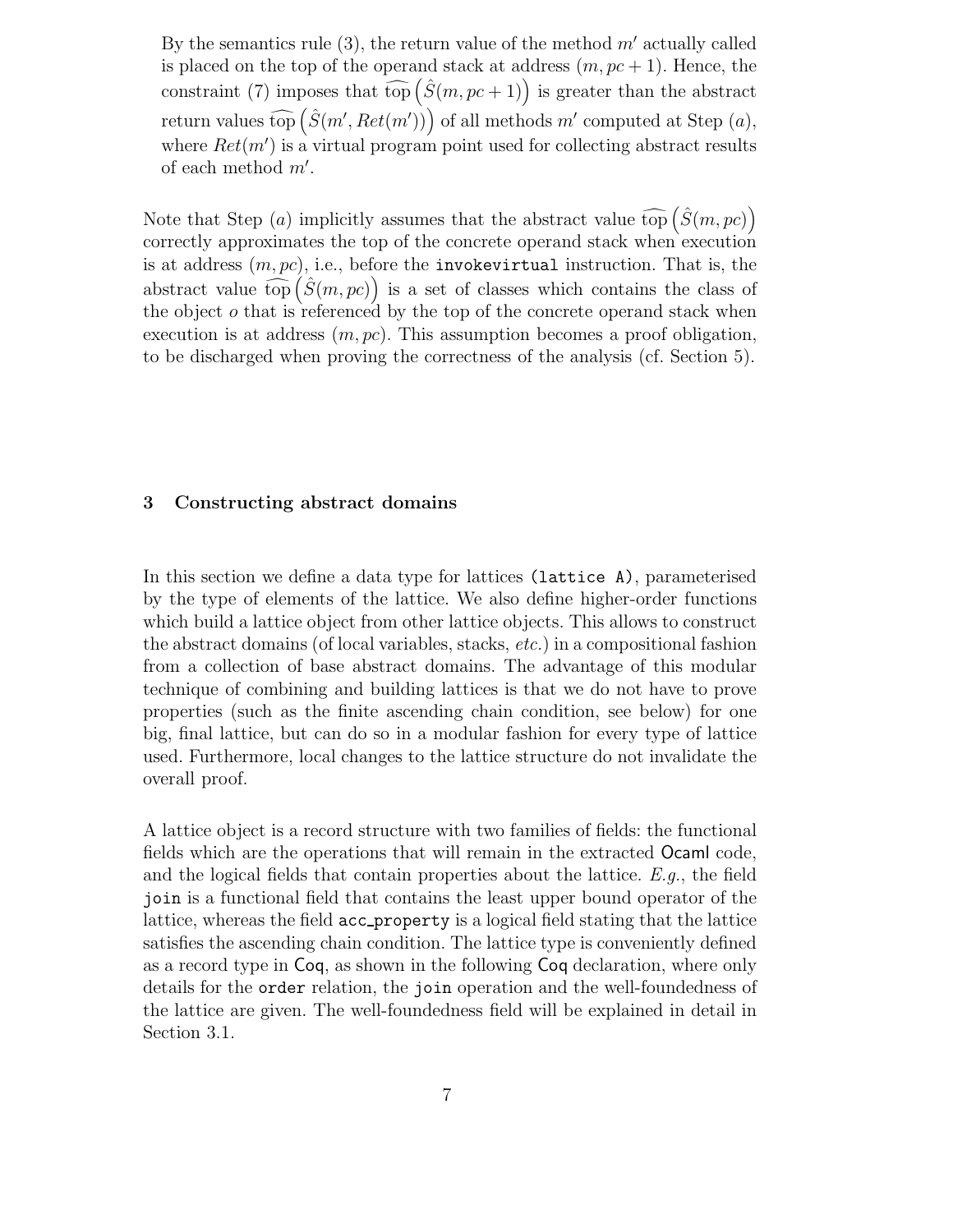```
Record Lattice [A: Set]: Type := \{eq : A \rightarrow A \rightarrow Prop;
 eq prop : \dots ;; eq is an equivalence relation
 order : A \rightarrow A \rightarrow Prop;
 order refl : \forall x, y: A (eq x y) \Rightarrow (order x y);
 order antisym : \forall x, y: A (order x y) \Rightarrow (order y x) \Rightarrow (eq x y);
 order trans : \forall x, y, z : A (order x y) \Rightarrow (order y z)
                                                \Rightarrow (order x z);
 \mathrm{join}: A \rightarrow A \rightarrow A;join bound1 : \forall x, y: A (order x (join x y));
 join_bound2 : \forall x, y: A (order y (join x y));
 join least : \forall x, y, z : A (order x z) \Rightarrow (order y z)
                                             \Rightarrow (order (join x y) z);
 eq_dec : A \rightarrow A \rightarrow booleq dec prop : \dots ;; eq dec is a correct test of equality
 bottom : A;
 bottom\_prop : ...;; bottom is the least element
 top : A;
 top\_prop : ... ;; top is the greatest element
 acc_property : (well_founded A (\lambda x, y : A, ¬(eq y x)\wedge(order y x)))
```
In this large object, the properties in the logical fields are only necessary during the Coq development to ensure the logical coherence of the structure. Hence only the four functional fields appear in the extracted Ocaml lattice type:

```
type 'a lattice = { join : ('a \rightarrow 'a \rightarrow 'a);
                            eq_dec : ('a \rightarrow 'a \rightarrow bool);
                            bottom : 'a;
                           top : a }
```
}

Declaring a structure of Lattice type will result in a series of proof obligations, one for each of the logical fields. Of these, the last property acc property is the most difficult to establish. It expresses that the strict dual order is wellfounded, or, in other words, that there are no infinite, ascending chains. It is the key property used to prove the termination of the final analyser. Thus, strictly speaking we are dealing with lattices satisfying the finite ascending chain-condition but we will for convenience use the general term lattice in the rest of this document.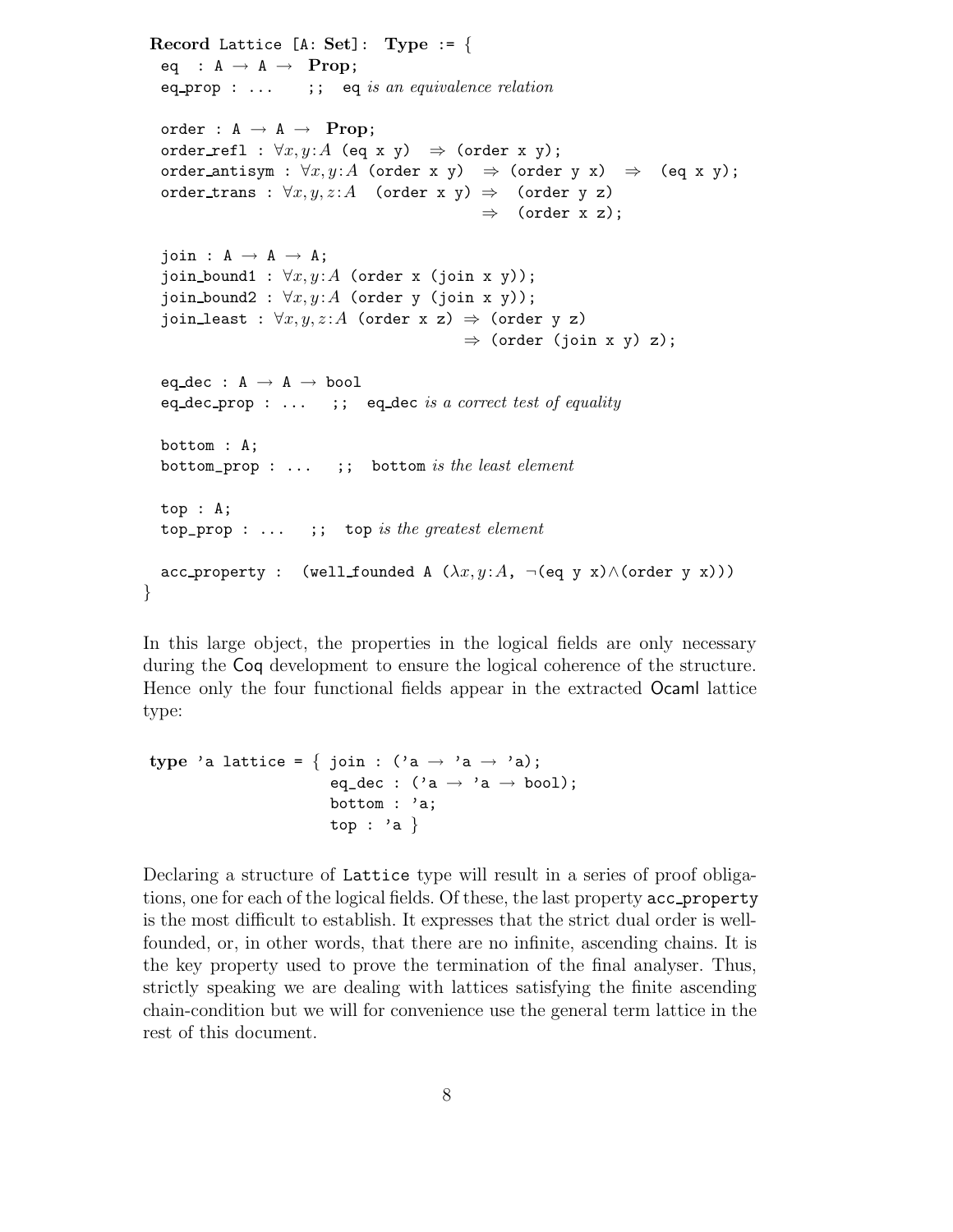The lattices are built from two base lattices using four lattice constructors. These constructors are not tied to this particular analysis and can be reused in other contexts.

```
prodLattice : (Lattice A) \rightarrow (Lattice B) \rightarrow (Lattice A*B)
sumLattice : (Lattice A) \rightarrow (Lattice B) \rightarrow (Lattice (lift A+B))
stackLattice : (Lattice A) \rightarrow (Lattice (stack A))
arrayLattice : (max:nat) \rightarrow (Lattice A) \rightarrow (Lattice (array max A))
```
The most difficult part of each lattice construction is the proof of preservation of acc property (the ascending chain condition), which is essential for defining an analyser that terminates. This is essentially a termination proof which is typically hard to conduct in a proof assistant because the standard techniques of structural orders or well-chosen measures do not apply in the case of lattice orders. The proof has to operate directly with the definition of a well-founded order. We use the standard inductive definition of a well-founded relation, as used in the built-in Coq predicate well founded:

**Definition 1** Let A be a type and  $\prec$  a binary relation on A.

- The accessibility predicat is inductively defined by: an element x of type  $A$ is accessible *if and only if all the predecessors of x are accessible*,
- a binary predicate  $\prec$  on a type A is well-founded if all the elements of A are accessible for  $\prec$ .

The prodLattice function is the standard cartesian product with the pointwise order

 $(x_1, y_1) \sqsubseteq_{A \times B} (x_2, y_2)$  iff  $x_1 \sqsubseteq_A x_2 \wedge y_1 \sqsubseteq_B y_2$ 

The ascending chain condition of this structure is proved using the fact that the strict reverse order is a sub-relation of the lexicographic product

$$
(x_1, y_1) \sqsupset_{A \times B} (x_2, y_2) \implies x_1 \sqsupset_A x_2 \vee (x_1 =_A x_2 \wedge y_1 \sqsupset_B y_2)
$$

The sumLattice function builds the separate sum of two lattices  $A$  and  $B$ according to the Hasse diagram of Figure  $1(a)$ . The acc\_property proof of this lattice is done following the different layers of the diagram: first, we prove that the top element is accessible (no predecessor); then, that all the elements of A, B are accessible (using the fact that  $\top$  is accessible and  $\Box_A$  well-founded). Finally, we prove that  $\perp$  is accessible because all its predecessors are accessible (they are elements of  $A \cup B \cup \{\top\}$ ).

The stackLattice constructor builds the lattice of stacks of elements of type A. In this lattice, stacks with different sizes are incomparable, according to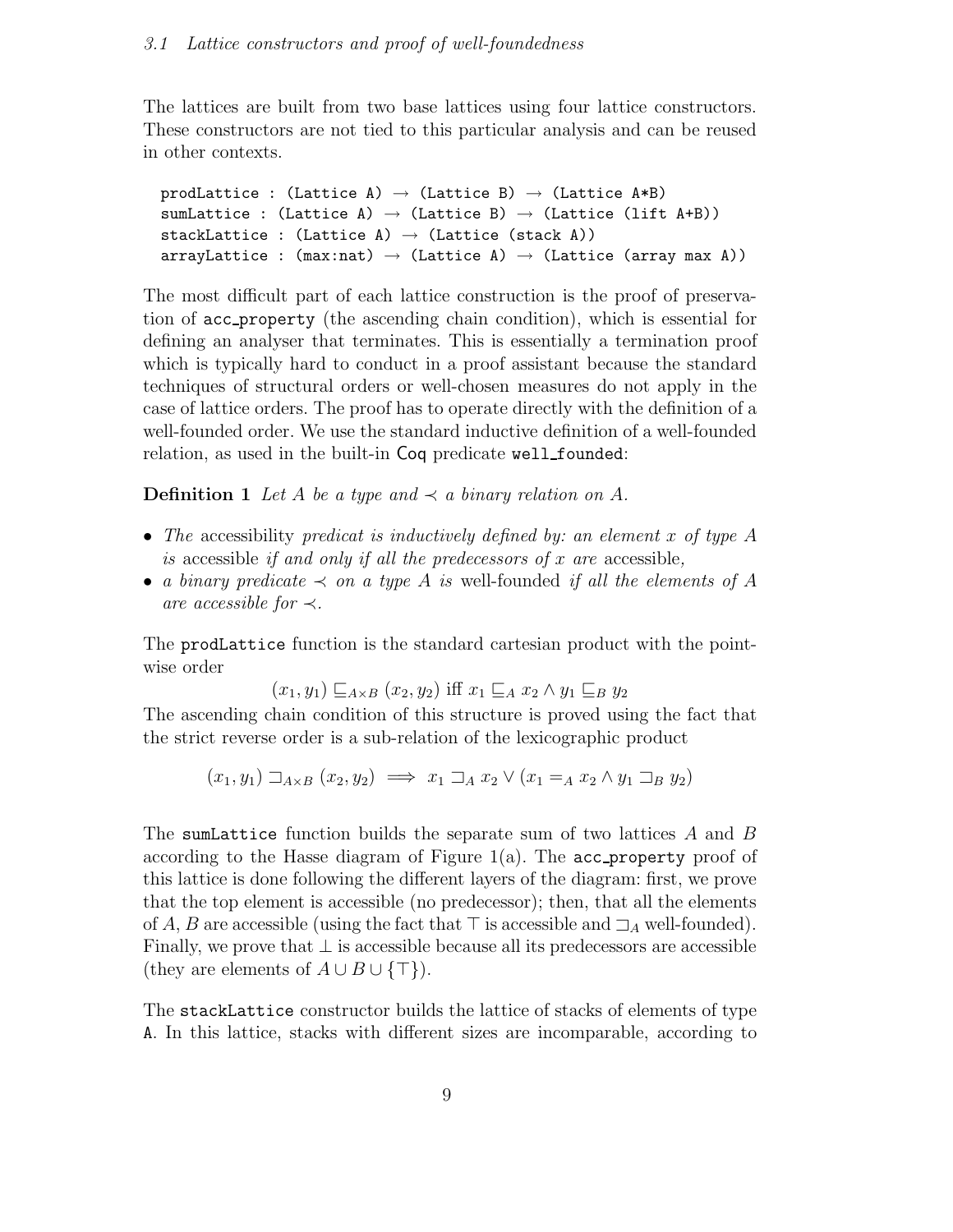

Fig. 1. Hasse diagrams of lattices

the Hasse diagram of Figure 1(b). The ascending chain condition proof again follows the layers of the Hasse diagram but is more technical because of the infinite width of the lattice: for the middle layer, that is, the level of stacks, we use an induction on the stack size. The case of the empty stack is trivial (no predecessor) and for the induction step, we observe that strict inverse order for stacks of size  $n + 1$  is a sub-relation of the lexicographic product between  $(A, \Box)$  (which is supposed well-founded) and the set of stacks of size n (which is well-founded for the strict inverse order by induction hypothesis).

$$
(x_1 :: l_1) \sqsupset_{n+1} (x_2 :: l_2) \implies x_1 \sqsupset_A x_2 \vee (x_1 =_A x_2 \wedge l_1 \sqsupset_R l_2)
$$

The fourth constructor arrayLattice builds the type of arrays whose elements live in a lattice and whose size is bounded by a parameter max, using a pointwise order. Notice that arrays of different sizes may be comparable whereas this is not the case for the order we have defined on stacks.

$$
t_1 \sqsubseteq t_2 \text{ iff } \forall i \in \{1, \ldots, \max\}, \ t_1[i] \sqsubseteq_A t_2[i]
$$

The array lattice frequently occurs in flow-sensitive analyses where the number of abstract variables depends on the program to analyse—these are then conveniently collected in an array. An efficient implementation of arrays is therefore crucial for obtaining an efficient extracted code, and we have optimized it by using an efficient tree representation of integer maps in the spirit of [19]. The crucial ideas of this implementation are

- to represent arrays using binary trees whose nodes are elements of the array
- to represent indexes using a binary notation; an element at position  $i$  in an array is found by interpreting the binary notation of  $i$  as the "path" to follow from the root
- to have a lazy structure: if a searched node is missing, its value is by convention  $\perp_A$ , which allows to represent an array whose elements are all  $\perp_A$ by an empty leaf.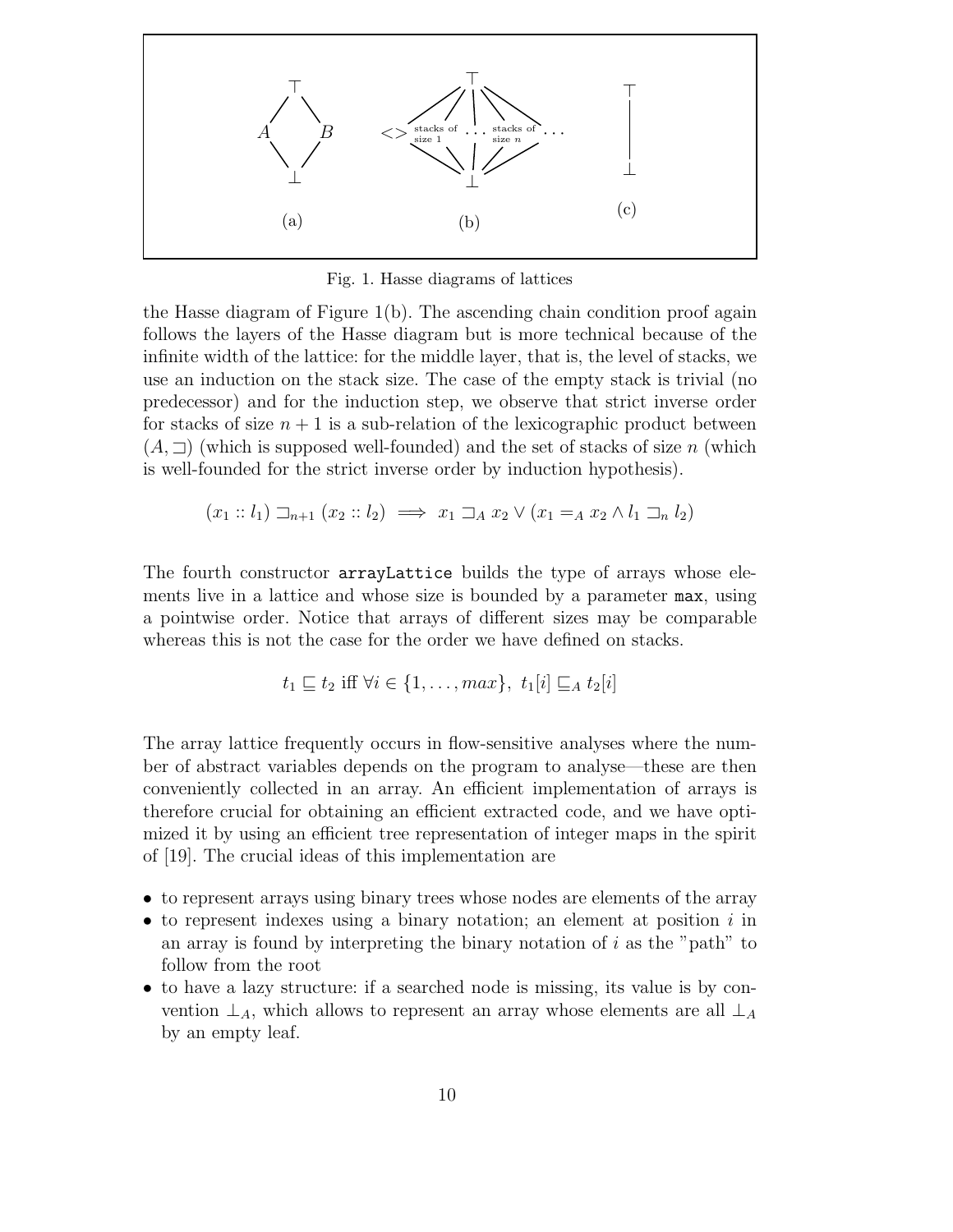

Fig. 2. The lattice of abstract states (each  $xX_P$  represents the number of distinct  $\overline{X}X$  elements in program  $P$ ).

The acc property proof of this lattice is performed by defining an order on trees (a leaf is smaller that any tree; two nodes are smaller if their heads are in the  $\sqsubseteq_A$  relation and if their descendents are smaller as well), proving its well-foundedness, and, finally, connecting this order to the array order. It is certainly the most technical of this library. More details on this proof can be found in the corresponding Coq development.

In addition to these four functors, two base lattices are defined:

- the flat lattice of integer constants (as used  $e.g.,$  in constant propagation analysis),
- the lattice of finite sets over a subset  $\{0, \ldots, \max\}$  of integers: again, an efficient implementation is proposed, by encoding sets using boolean arrays, hence based on the arrayLattice functor and two-valued lattice of Figure 1(c).

The lattice employed in our particular analysis is given a graphical representation in Figure 2 (see Appendix for a mathematical description of the lattice). In this diagram, each node represents a lattice functor whose parameters are the sons of the node. For the array functor and the finite-set lattice we write the index domain inside brackets. The modular construction saves a considerable amount of time and effort,  $e.g.,$  compared to proving  $acc\_property$  for the lattice in Figure 2 as a whole.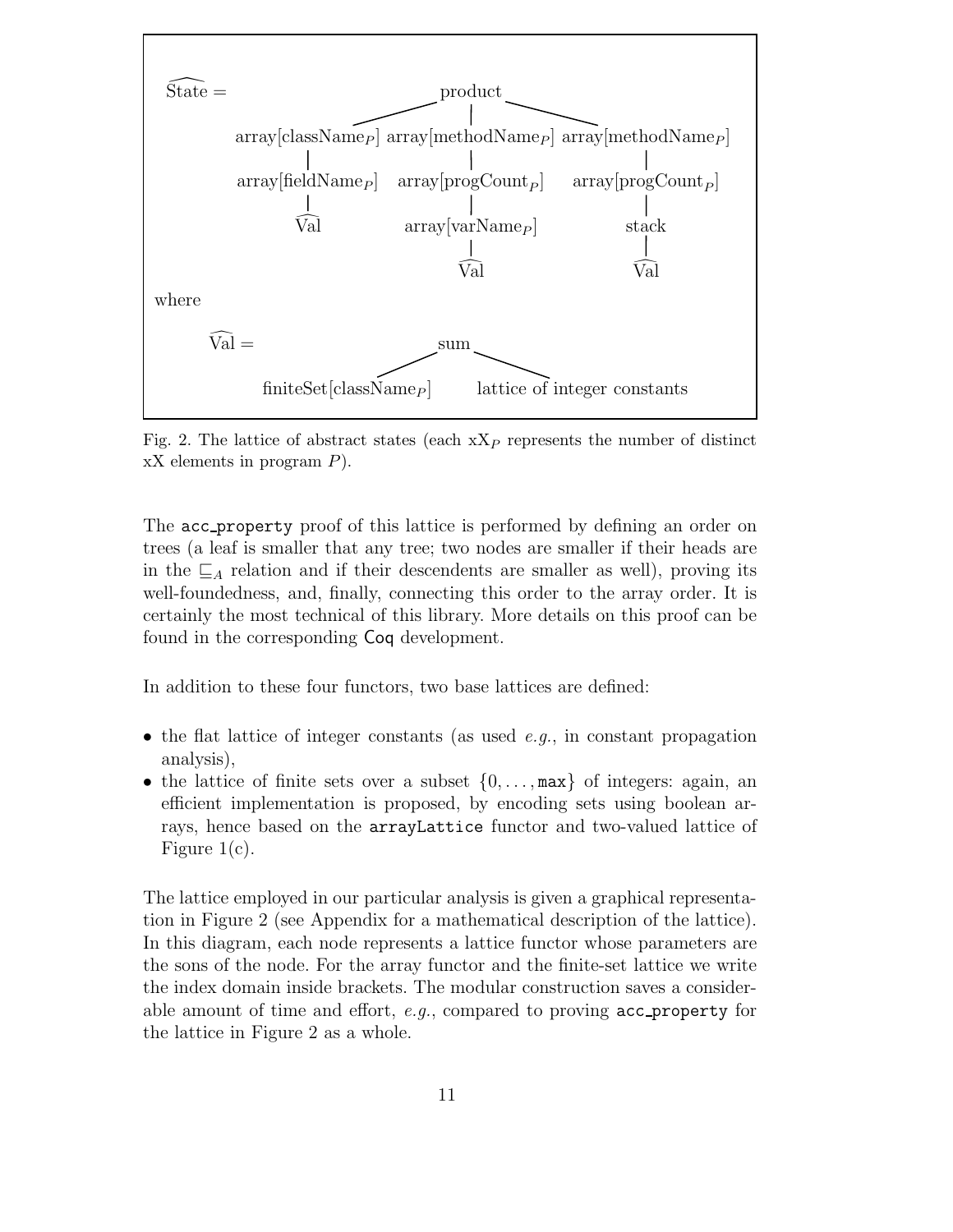Implementing a static program analyser involves building a constraint solver that can compute a solution to constraints like the flow logic constraints shown in Section 2 [17]. The problem of solving a set of constraints over a lattice  $L$  of abstract values can be transformed into calculating a *fixpoint* of a monotone function over  $L$ —a fixpoint that for reasons of precision should be as small as possible. More precisely, let  $f: L \to L$  be a monotone function over L. The basic fixpoint operator  $1fp$  takes such a monotone function f and computes the least element x of L verifying  $f(x) = x$ . Furthermore, by a corollary of the Tarski's Fixed Point Theorem, this element can be iteratively calculated as the limit of the (stabilizing) sequence  $(f^n(\perp))_{n\in\mathbb{N}}$ . Formally, we define the operator lfp of type

```
(A:Set) \rightarrow (L: (Lattice A)) \rightarrow (f:(A \rightarrow A)) \rightarrow (monotone L f) \rightarrow\exists x:A, (eq L x (f x)) \wedge (∀y:A (eq L y (f y)) \Rightarrow (order L x y))
```
That is, 1fp takes four arguments : a data type  $A$ , a lattice  $L$  on  $A$ , a function f on A and a proof that f is monotone. It returns the least fixed point of f. We prove in Coq that this type is non-empty, which here consists in instantiating the existentially quantified **x** in the type definition by  $\lim_{n\to\infty} f^n(\perp)$ . The extraction mechanism of programs from proofs generates for lfp the following Ocaml code, in which the purely logical part of the proof (i.e., the part concerned with proving that the chosen witness verifies the fixpoint equation) has been removed:

```
let lf p L f =let rec aux x =if (L.eq\_dec x (f x)) then x else aux (f x)in aux L.bottom
```
We use  $x = f(x)$  as halting condition here, but, as is well known from the fixed point theory, we could equally well have used the post-fixed point condition  $f(x) \sqsubset x$ . The equality test appears to be more efficient for the majority of lattices used in our case study.

In order to use the lfp operator to solve the constraints arising from the Java Card flow analysis it must be extended to a function **lfp** list that can deal with systems of the form

$$
\{f_i(x) \sqsubseteq x\}_{i=1,\dots,n}
$$

Given a list  $f_1, \ldots, f_n$  of monotone functions of type  $L \to L$ , the operator **lfp** list computes the least solution x of the system by a round-robin iteration strategy in which the constraints are iterated in increasing order. This computation is implemented by applying the lfp operator on the monotone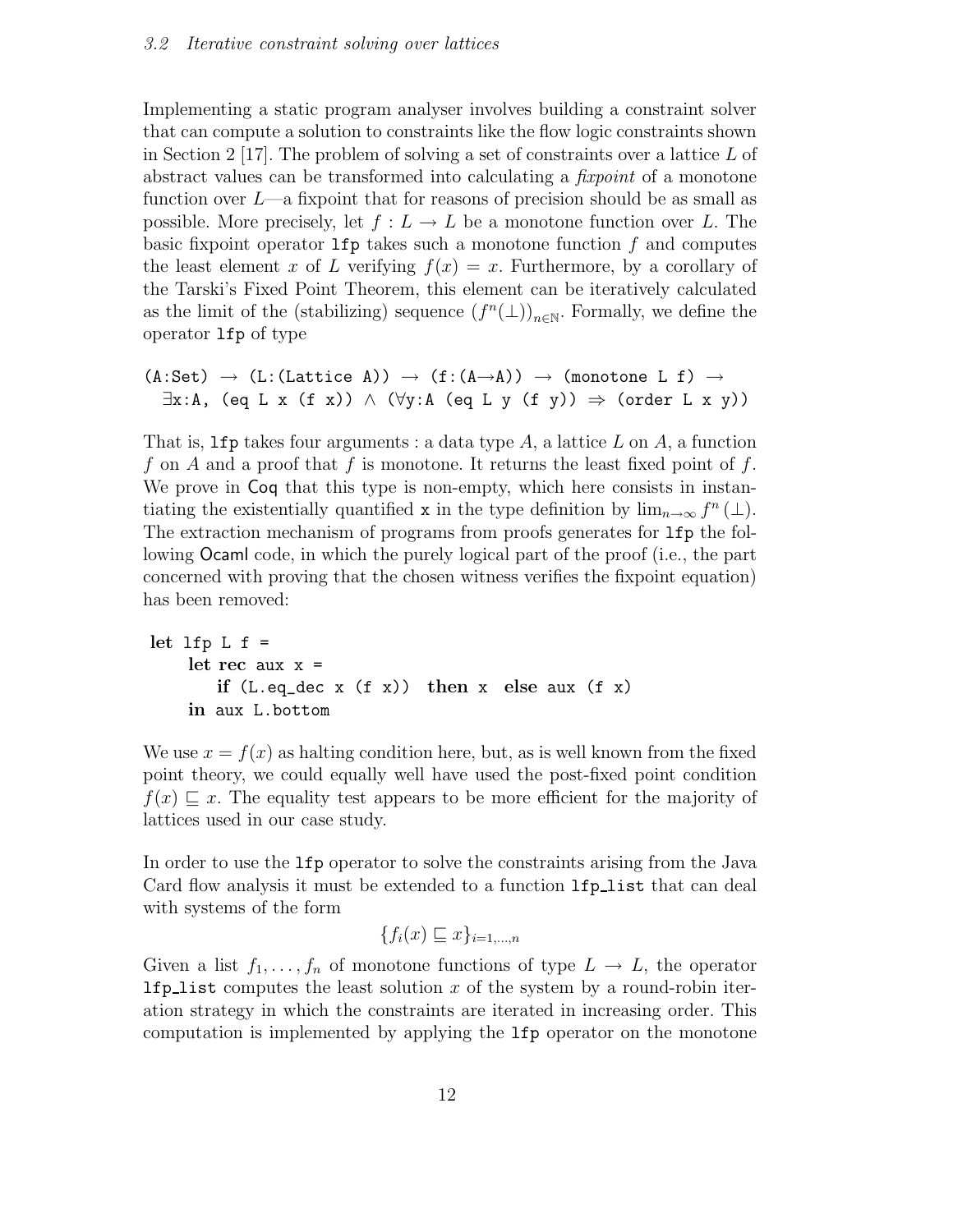function  $\tilde{f}_n \circ \cdots \circ \tilde{f}_1$ , where  $\tilde{f}_i(x) = x \sqcup f_i(x)$  for every index *i*. The fact that this computes a solution to the constraint system is formalised in the type of lfp list, which is expressed in Coq as follows:

$$
(1: (L \rightarrow L) list) \rightarrow (\forall f \in 1, (monotone L f)) \rightarrow
$$
  

$$
\exists x:A, (\forall f \in 1, (order L (f x) x)) \land
$$
  

$$
(\forall y:A (\forall f \in 1, (order L (f y) y)) \Rightarrow (order L x y))
$$

This type means that any application of lfp list to a list of functions  $f_i$ must be accompanied by a proof of the monotonicity of each  $f_i$ . Read at a proof-theoretic level, it states that from the proofs of monotonicity of the  $f_i$ we can prove the existence of a least common post-fixpoint for all of the  $f_i$ . This function will be used as a generic constraint solver in Section 4.

#### 4 Constructive Constraints

We now turn to the problem of building an analyser that implements the flow analysis from Section 2. The development will be structured into three phases:

- (1) The generation of a set of constraints for each instruction.
- (2) The building of an analyser analyse that computes an abstract state verifying all the constraints generated for a given program.
- (3) The proof of correctness of these constraints wrt. the Carmel semantics.

In the rest of this section, we focus on the constraint generation and resolution (Phases 1 and 2). In Section 5 we describe the proof of correctness (Phase 3).

Let  $P \vdash \hat{\Sigma}$  be the predicate meaning that the abstract state  $\hat{\Sigma}$  verifies all constraints of program  $P$  (this predicate is defined formally in Definition 5) below). Phases 2 and 3 correspond to proving the following two theorems:

**Theorem 2** For each program P, there exists an abstract state  $\hat{\Sigma}$  satisfying all constraints of P:

$$
\forall P : \text{Program}, \exists \widehat{\Sigma} : \widehat{\text{State}}_P. \ P \vdash \widehat{\Sigma}
$$

The constructive proof of this theorem provides the analyser itself: the abstract state  $\hat{\Sigma}$  we construct corresponds to analyse(P).

**Theorem 3** An abstract state verifying all the constraints of a program  $P$  is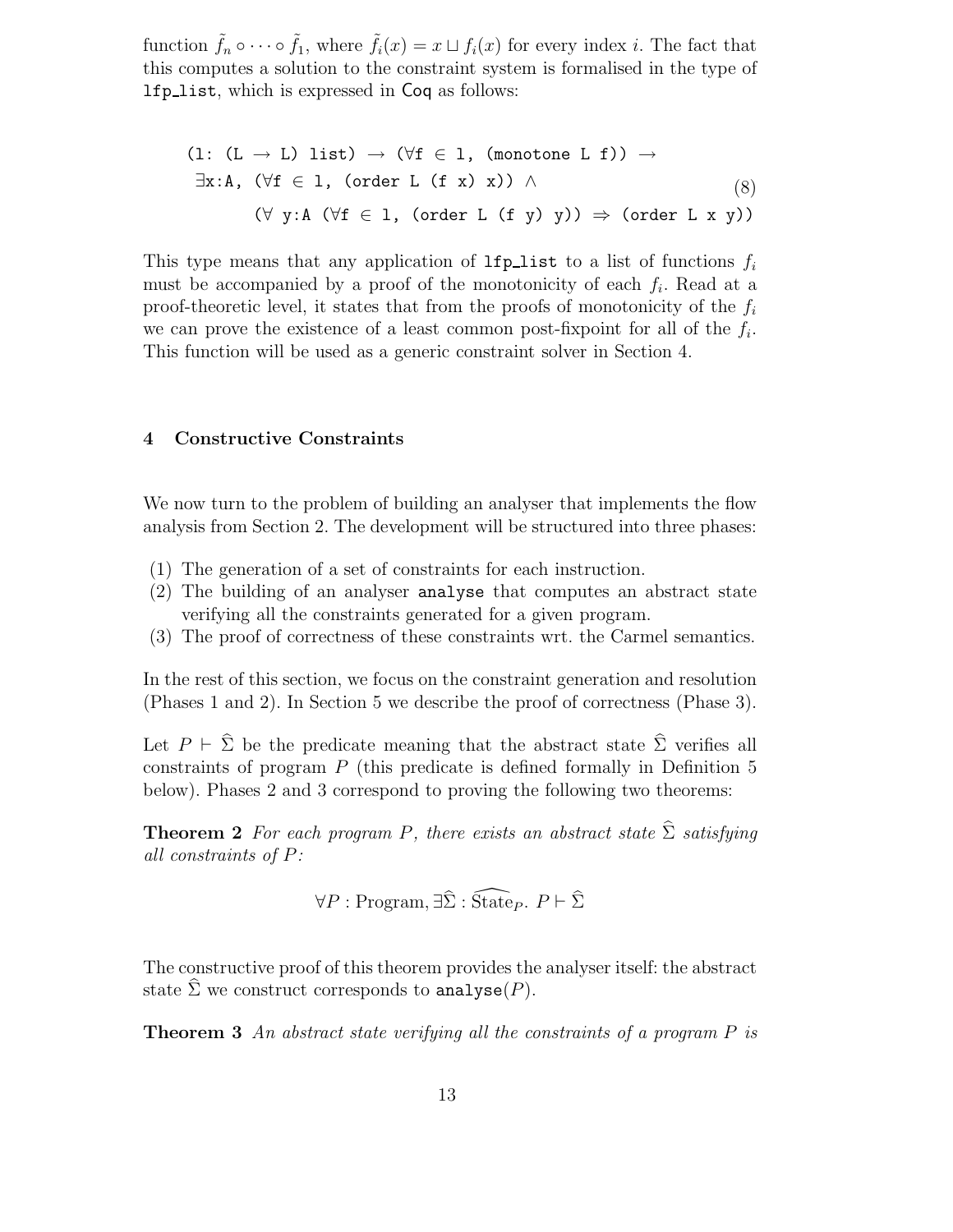a correct approximation of the operational semantics of P:

 $\forall P : \text{Program}, \hat{\Sigma} : \widehat{\text{State}}_P. P \vdash \hat{\Sigma} \Rightarrow \llbracket P \rrbracket \sim \hat{\Sigma}$ 

where  $\llbracket P \rrbracket$  denotes the set of reachable states of program P and  $\sim$  is the correctness relation between concrete domains of the operational semantics and the abstract domains.

Putting these two theorems together, we get the correctness of the analyser:

#### Theorem 4 (Global Correctness)

$$
[\![P]\!] \sim \texttt{analyze}(P)
$$

#### 4.1 Generating the constraints

When formalising the analysis, several representations of the constraints are possible.

- For the correctness proof (Phase 3), it is sufficient to know which order relation is induced by the constraints on a given set of components of the abstract state. Using an inductive definition for constraints would naturally provide the necessary predicates for this phase. Relational constraints written as  $(4)$ – $(7)$  could be translated in Coq in a straightforward manner using inductive definitions.
- On the other hand, the construction of an effective analyser (Phase 2) requires to represent constraints in a functional form like  $f(X) \sqsubset X$ . This representation is typically difficult to extract directly from inductive definitions. <sup>2</sup>

This is why an internal representation of constraints is defined in Phase 1, which allows for both interpretations and leaves room for reuse in other analyses.

Looking at Formulas (4) and (5) for the push instruction (Section 2.1), we note that the representation of constraints must contain the following informations: (i) the components of the abstract state that are involved in the constraint, (ii) a start address  $ad_1$  and an end address  $ad_2$  of the data flow, and (iii) the transformation  $F$  that is applied to the data that flows. For example, constraint (4) only affects the abstract state  $\ddot{S}$ , and we have  $ad_1 = pc$ ,  $ad_2 =$  $pc + 1$ , and  $F = \lambda \hat{S}$ .  $\widehat{\text{push}}(c, \hat{S})$ . This naturally leads to an inductive data type of the form

<sup>2</sup> Cognoscenti will know that the Coq extraction mechanism is not able to extract computational content of inductive definition made in the sort Prop.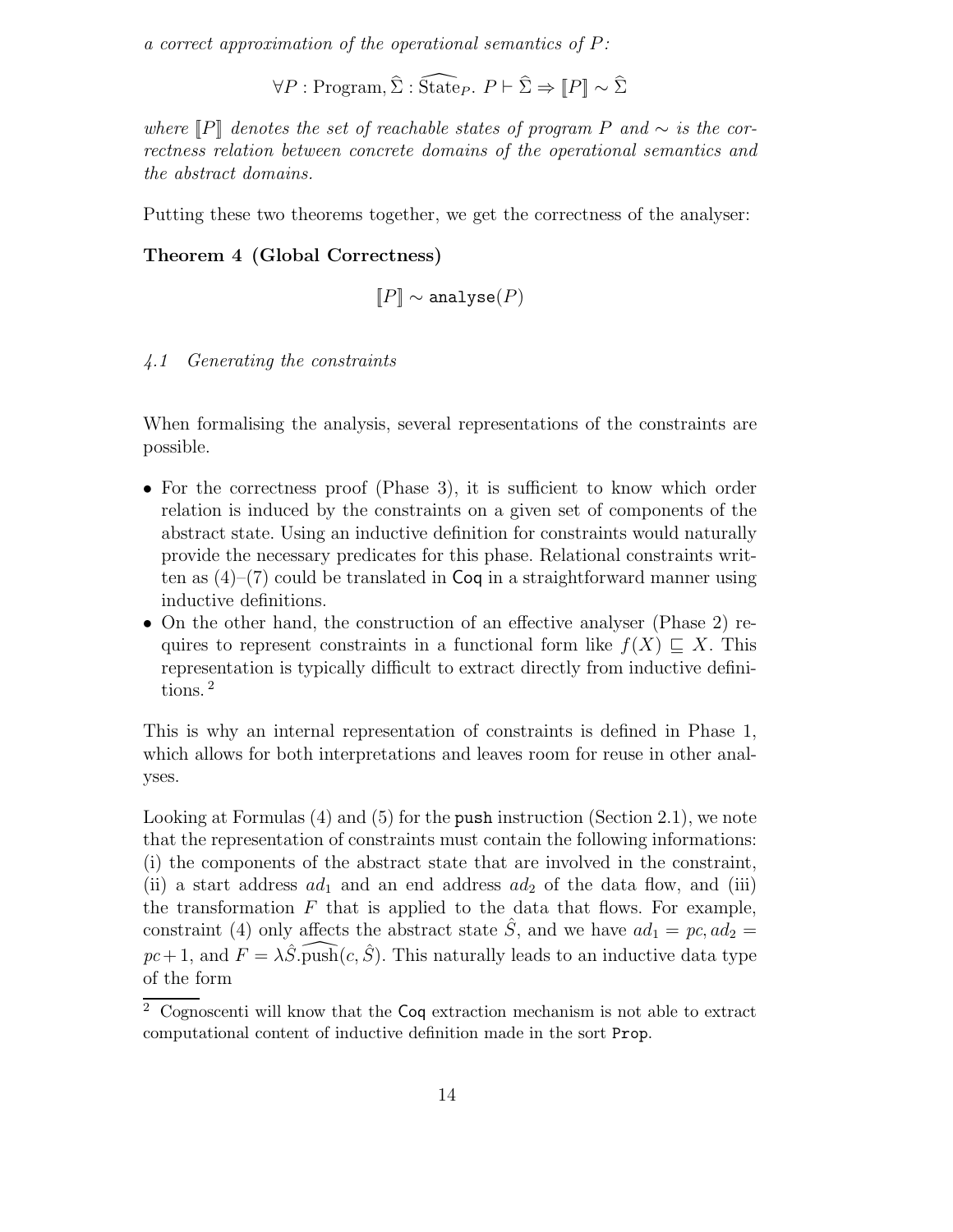type  $Constraint_P =$ | S2S of Address \* Address \*  $(\widehat{\text{Stack}}_P \rightarrow \widehat{\text{Stack}}_P )$ | L2L of Address \* Address \*  $(LocalVar_P \rightarrow LocalVar_P )$ ... (9)

where each constructor represents a type of dependency between components of the abstract state. For example, S2S is a constructor to express a constraint on an abstract stack which depends on another abstract stack. For the particular analysis discussed here eleven constructors were employed.

Each constraint, initially acting on a part of the abstract state, is extended to a function on the whole abstract state, using a mapping

$$
\mathcal{F}[\![\cdot]\!]:\mathrm{Constraint}_P\rightarrow\widehat{\mathrm{State}}_P\rightarrow\widehat{\mathrm{State}}_P\Big)
$$

for which we prove that it preserves the monotonicity of constraints.  $E.g.,$  for the push instruction

$$
\mathcal{F}[(S2S \ ad_1 \ ad_2 F)] := \lambda(H, L, S). (H, L, S[ad_2 \mapsto F(S(ad_1))])
$$
  

$$
\mathcal{F}[(\text{L2L } ad_1 \ ad_2 F)] := \lambda(H, L, S). (H, L[ad_2 \mapsto F(L(ad_1))], S)
$$

Based on this definition of the constraints we define a function cst gen, which for each address, returns the list of constraints for the corresponding instruction in a syntax of the form (9). Continuing with the push instruction, the corresponding code part is:

$$
\begin{array}{rcl}\n\texttt{cst\_gen}_P & := & \lambda(\texttt{m}, \texttt{pc}) \\
\texttt{Case instructionAt}_P & (\texttt{m}, \texttt{pc}) \texttt{ of} \\
 & | & (\texttt{push } c) \rightarrow (\texttt{S2S} (\texttt{m}, \texttt{pc}) (\texttt{m}, \texttt{pc+1}) \lambda \hat{S}. \texttt{ push} (\hat{c}, \hat{S})) \; : : \\
 & & (\texttt{L2L} (\texttt{m}, \texttt{pc}) (\texttt{m}, \texttt{pc+1}) \lambda \hat{L}. \; \hat{L})\n\end{array}
$$

The well-formedness of this function depends on the actual program P being analysed because every instance of  $(m, pc)$  must be shown to refer to a valid program point of P. In a paper-and-pencil proof, this is often left as an implicit hypothesis. In a formal proof however, this fact must be stated explicitly. In a dependently-typed framework, the constraint generation will thus be parameterised by the program being analysed, yielding a function  $cst\_gen_P$ which takes as argument an address  $(m, pc)$  in the program P and generates the constraints corresponding to the type of instruction at  $(m, pc)$ .

We now can formally define what it means for an abstract state  $\hat{\Sigma}$  to verify all the constraints of a program P.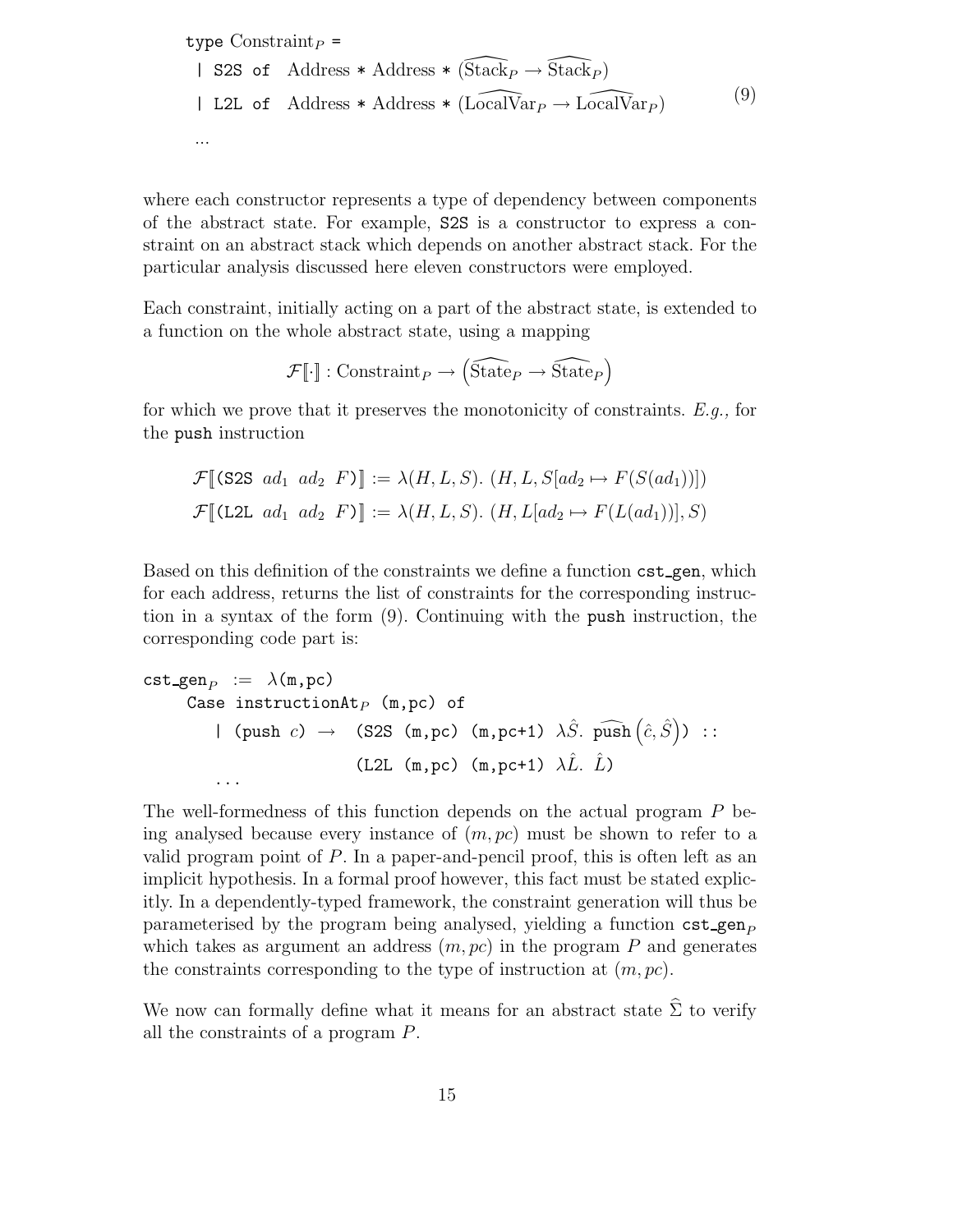**Definition 5** Let Addr<sub>P</sub> denote the set of addresses appearing in  $P$ :

$$
P \vdash \hat{\Sigma} \equiv \forall (m, pc) : Addr_P, \forall c \in \texttt{cst\_gen}_P(m, pc). \ \mathcal{F}[\![c]\!](\hat{\Sigma}) \sqsubseteq \hat{\Sigma}
$$

#### 4.2 Construction of the analyser

Recall that the goal is to build an analyser that, given an input program, computes an abstract state that verifies all the constraints of the program. We construct a function analyse of dependent type  $(P : Program) \rightarrow \tilde{S}$  take which must verify

$$
\forall P : \text{Program}, \ P \vdash \text{analyze}(P) \tag{10}
$$

In addition, we want to obtain a non-trivial solution of the constraint system: e.g., an analyser returning the top element of the lattice for any input is a correct solution, but of poor interest. We thus add the requirement that our solution is the least solution of the constraint system:

$$
\forall P : \text{Program}, \hat{\Sigma} : \widehat{\text{State}}_P \ P \vdash \hat{\Sigma} \Rightarrow \text{analyze}(P) \sqsubseteq \hat{\Sigma} \tag{11}
$$

The constraint resolution tool is based on the generic solver  $1fp\_list(8)$  described in Section 3.2. The most difficult part of the work has already be done during the definition of the solver, *i.e.*, proof of termination and correctness. It is instantiated here with the particular abstract state lattice of the analysis (depicted in Figure 2); then,

- For each instruction of program  $P$ , the constraints are collected from the lists defined by  $\texttt{cst\_gen}_P$  (cf. Section 4.1).
- Each constraint is translated into a function on abstract states using the mapping  $\mathcal F$ . The resulting list of functional constraints is called collect func<sub>P</sub>. As  $\mathcal F$  preserves the monotonicity of constraints, we conclude that

$$
\forall f \in \text{collect\_func}_P \ f \text{ is monotone} \tag{12}
$$

We now have all the ingredients to define the constraint solver:

$$
\verb+analyse+(P)=1fp\_list(\widehat{\mathsf{State}}_P,\verb+collect_function_P,\verb+collect_function_monotone)+
$$

where collect func monotone is the name given to the proof of  $(12)$ .

By the properties of  $lfp\_list$  (defined by Formula (8)) we know that analyse(P) is the least abstract state  $\hat{\Sigma}$  in  $\tilde{\mathrm{State}}_P$  verifying

$$
\forall f \in \text{collect\_func}_P \quad f(\hat{\Sigma}) \sqsubseteq \hat{\Sigma} \tag{13}
$$

Thus, analyse(P) is the least  $\hat{\Sigma}$  satisfying  $P \vdash \hat{\Sigma}$ .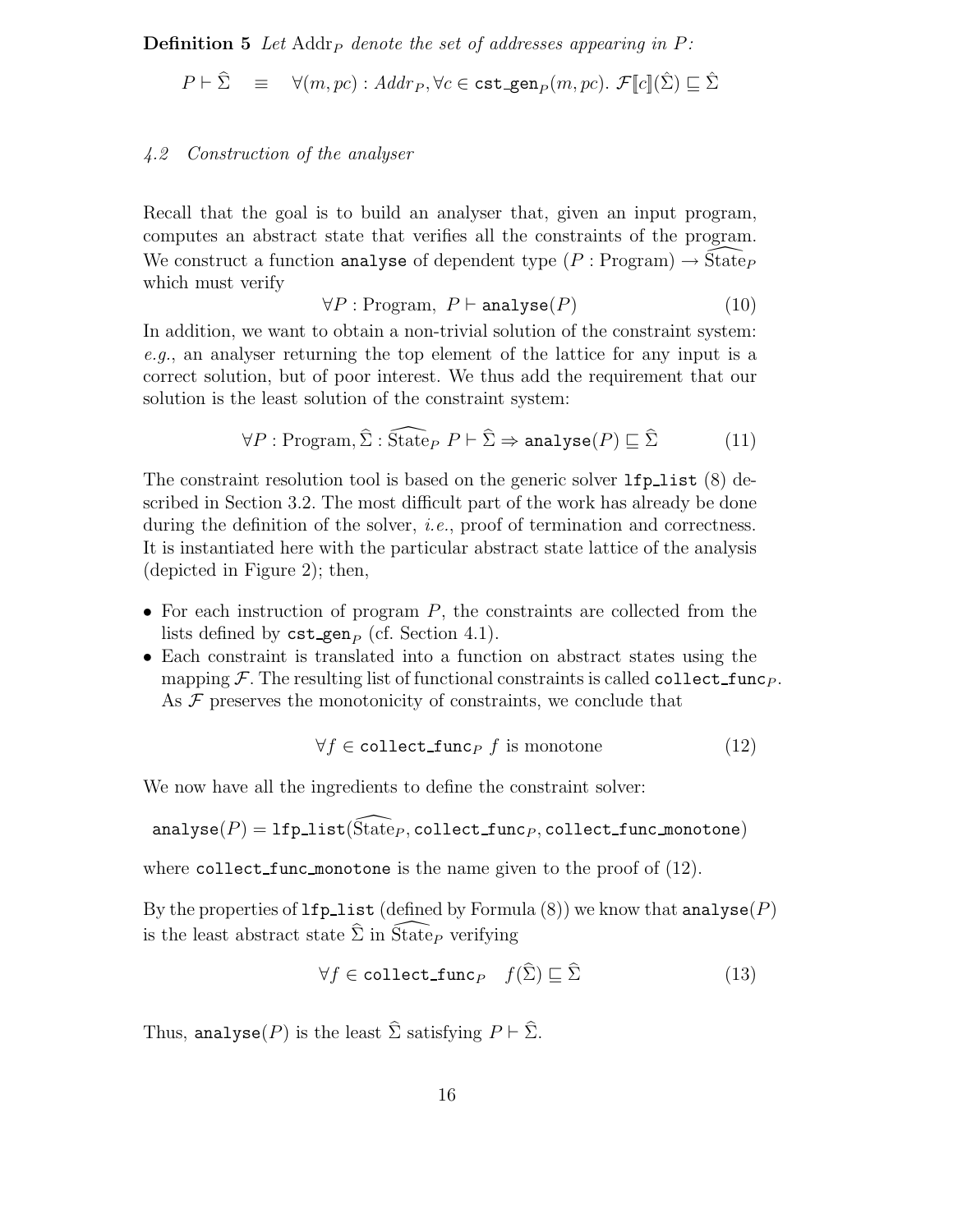We stress that this approach defines a methodology that remains valid for other analyses. Indeed, all proofs in this section are independent of the system of constraints defined by the user. They only depend on the different types of constraints introduced as in  $(9)$  (S2S, L2L,...). As a consequence, modifications to the system of constraints only affect proofs made about the monotonicity of constraints and during Section 5, rather than the construction and the correctness of the solver itself.

#### 5 Correctness

Section 4 has shown that an effective solver for the constraints of a program exists. We now show that the solver is indeed a correct analyser for the program. The analysis is correct if every abstract state  $\hat{\Sigma}$  satisfying all the constraints of the analysis is an approximation of the reachable states  $\llbracket P \rrbracket$  of the program:

$$
\forall P : \text{Program}, \hat{\Sigma} : \widehat{\text{State}}_P. \ P \vdash \hat{\Sigma} \Rightarrow [P] \sim \hat{\Sigma}
$$
 (14)

The implication (14) has been proved in Coq by well-founded induction on the length of the program executions. The base step is trivial. The induction step depends on whether the last instruction is return or some other instruction.

#### 5.1 Induction Step: the non-return Instructions

For I an instruction, let  $\rightarrow_I$  denote the transition relation of I (examples of which have been given in Section 2). The general form of the induction step for any Carmel instruction  $I \neq \text{return}$  is of the following form.

$$
P \vdash \hat{\Sigma} \Longrightarrow \forall \sigma, \sigma' \in [P], \sigma \sim \hat{\Sigma} \land \sigma \to_I \sigma' \Rightarrow \sigma' \sim \hat{\Sigma}
$$
 (15)

That is, if a state  $\sigma$  is approximated by an abstract state  $\hat{\Sigma}$  that satisfies the constraints of program P, and if, by performing instruction I, the state  $\sigma$ becomes  $\sigma'$ , then  $\sigma'$  is approximated by  $\hat{\Sigma}$  as well. We now sketch the proof of (15).

- (1) A Coq script unfolds the definition of the transition rule for instruction  $I$ .
- (2) Then, another script unfolds the definitions of  $\sigma \sim \Sigma$  and  $P \vdash \Sigma$  and automatically turns them into hypotheses of the current Coq goal<sup>3</sup>. For example, if  $\sigma = \langle h, \langle m, pc, l, s \rangle :: sf \rangle, \hat{\Sigma} = (\widehat{H}, \widehat{L}, \widehat{S})$ , and  $I = \text{push } c$  then the following hypotheses are generated:

$$
s \sim \widehat{S}(m, pc), \quad \widehat{\text{push}}(c, \widehat{S}(m, pc)) \sqsubseteq \widehat{S}(m, pc + 1)
$$
 (16)

 $\overline{3}$  This script simulates the standard Coq *inversion* tactic for inductive datatypes.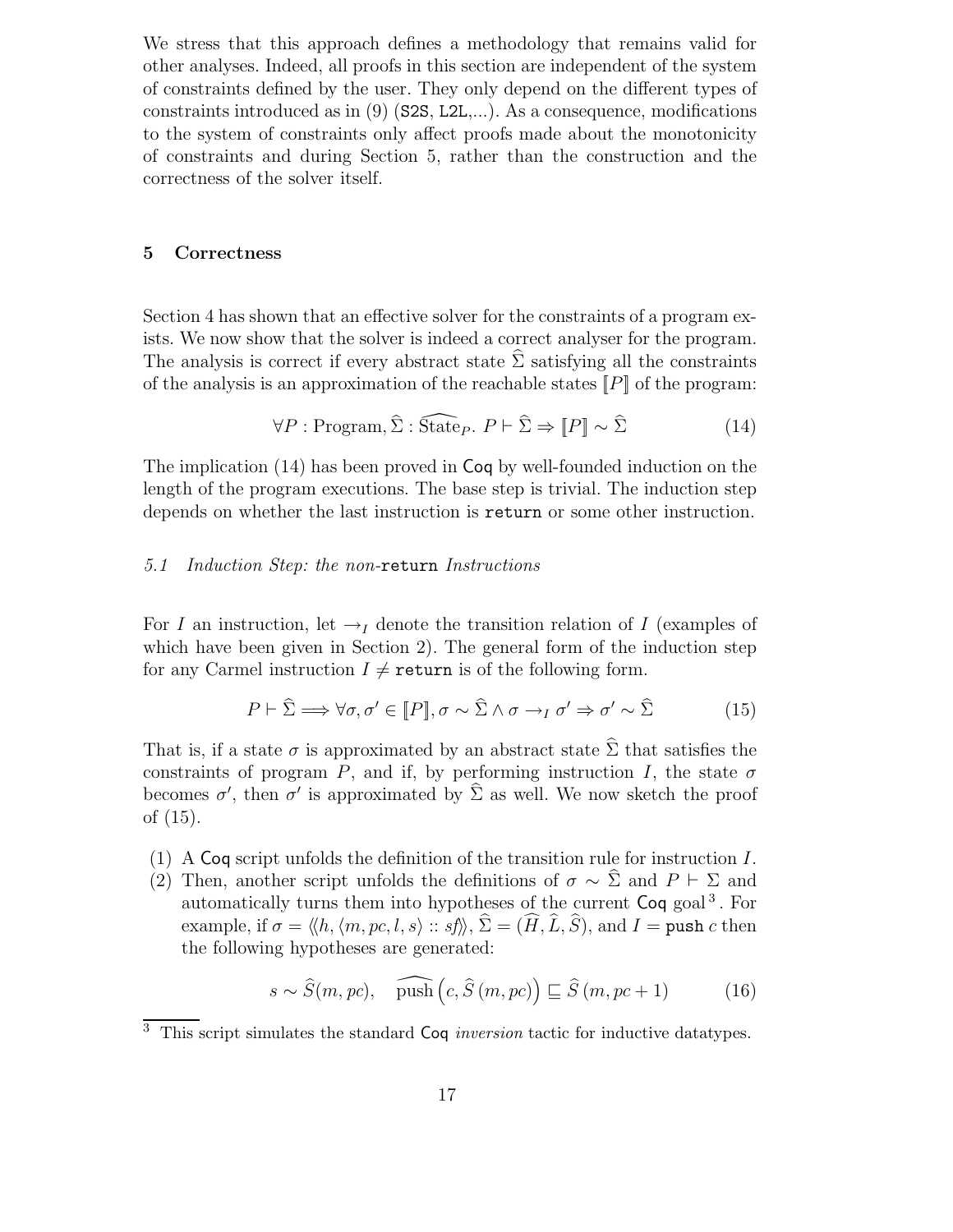(3) Next, the conclusion of the Coq goal:  $\sigma' \sim \hat{\Sigma} - i.e.$ , the new state  $\sigma'$  is approximated by the abstract state  $\hat{\Sigma} = (\widehat{H}, \widehat{L}, \widehat{S})$  — is split into three subgoals, one for each of the components  $(\widehat{H}, \widehat{L}, \widehat{S})$  of  $\widehat{\Sigma}$ .

For  $I = \text{push } c$ , the subgoal corresponding to the abstract stack  $\tilde{S}$  is

$$
c:: s \sim \hat{S}(m, pc+1)
$$
 (17)

(4) Finally, the subgoals generated at Step 3 are proved using the hypotheses generated at Step 2 and monotonicity of  $\sim$  with respect to  $\subset$  (cf. Section 2). For  $I = \text{push } c$ , the only non-trivial subgoal is represented by Formula  $(17)$ . It is proved using the fact that push is a correct abstraction of the concrete push operator "::", i.e.,  $c$  ::  $s \sim \widehat{\text{push}}(c, \widehat{S}(m, pc))$ . This, together with the hypothesis (16) and the monotonicity of the ∼ relation for stacks, implies the subgoal (17), and the proof is done.

#### 5.2 Induction Step: the Case of the return Instruction

Formula (15) above has the general aspect of the induction step in a proof by simple induction. That is, if the abstract state  $\hat{\Sigma}$  approximates the concrete state  $\sigma$ , then  $\hat{\Sigma}$  also correctly approximates all *immediate* successors  $\sigma'$  of  $\sigma$ . However, this simple implication could not be proved for the return instruction. This is because the effect of the return is simulated by a constraint (cf. Formula (7)) attached to a different instruction: the invokevirtual instruction that called the method now performing the return. As seen in Section 2.1, in order to evaluate which methods may have been called, the constraint (7) must be used together with the assumption that the top of the concrete stack at the address  $(m, pc)$  where the invokevirtual instruction has been performed, is correctly approximated by the top of the abstract stack  $\widehat{top}\left(\hat{S}(m,pc)\right)$ .

More generally, we need to assume that the concrete state  $\sigma''$  where the invokevirtual instruction has been performed, was correctly approximated by the abstract state  $\hat{\Sigma}$  as well. But  $\sigma''$  may have been encountered arbitrarily far in the past. Hence, our proof of the induction step for the return instruction uses a *well-founded induction* hypothesis, which imposes that the whole proof of correctness be done by well-founded induction.

Let  $[P]_{\leq n}$  denote the set of states of program P that are reachable using less than *n* instructions. The induction step for  $I =$  return is:

$$
\forall n \in \mathbb{N}. [\forall \sigma'' \in [P]_{< n}. \sigma'' \sim \hat{\Sigma}] \Rightarrow \forall \sigma \in [P]_{< n}, \forall \sigma'. [\sigma \rightarrow_I \sigma' \Rightarrow \sigma' \sim \hat{\Sigma}] \tag{18}
$$

Formula (18) reads: **if** the abstract state  $\hat{\Sigma}$  approximate all earlier states  $\sigma''$ (well-founded induction hypothesis); and  $\sigma$  evolves, by performing a return instruction, into  $\sigma'$ ; then,  $\hat{\Sigma}$  approximates  $\sigma'$  as well.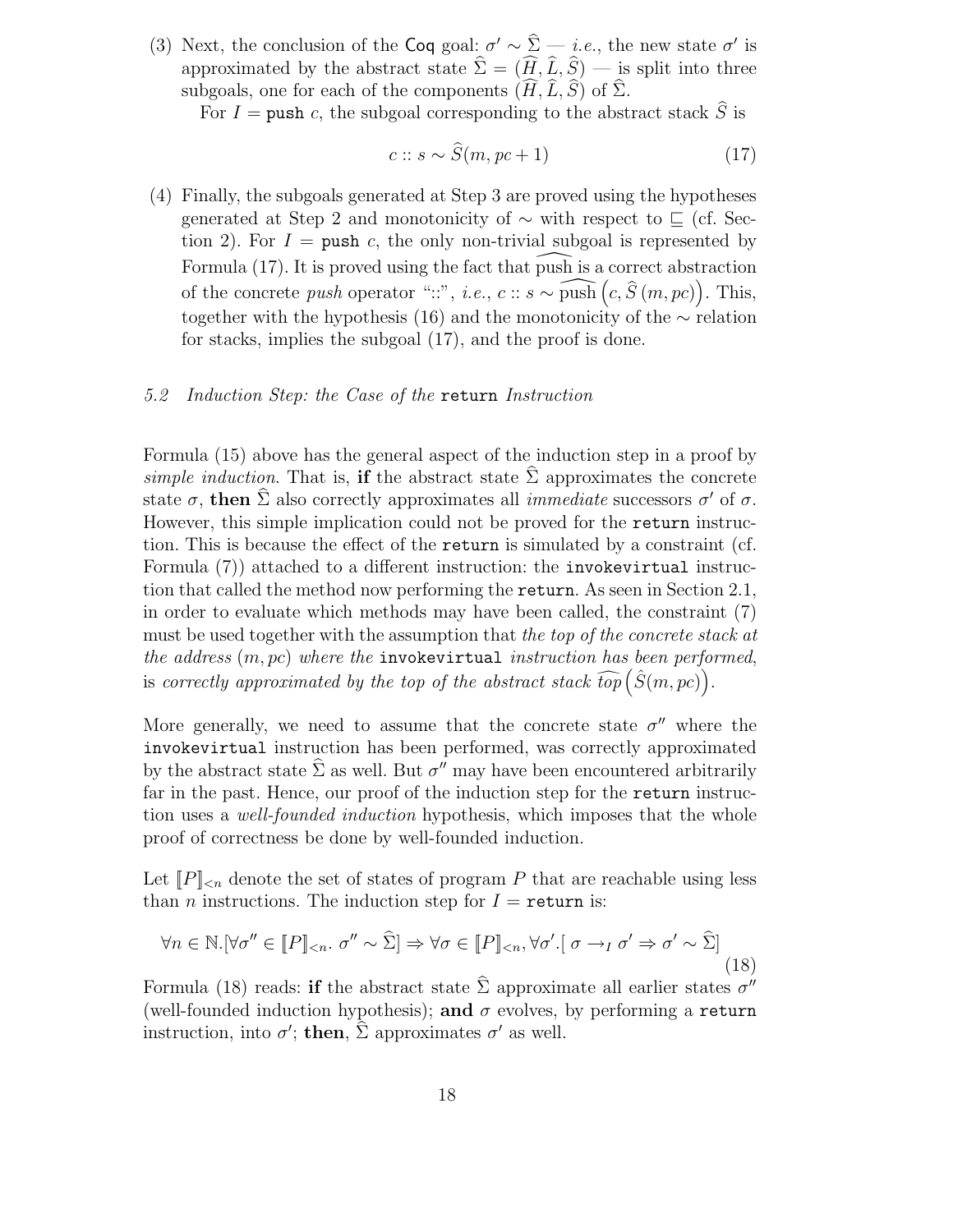The proof of Theorem (18) is substantially more involved than the proofs of Theorems (15). It should be pointed out that this difficulty had been avoided by a previous pencil-and-paper proof [12], where some details - the actual JavaCard semantics of the invokevirtual instruction - have been overlooked.

#### 6 Related work

Proving correctness of program analyses is one of the main applications of the theory of abstract interpretation [9]. However, most of the existing proofs are pencil-and-paper proofs of analyses (formal specifications) and not mechanised proofs of analysers (implementations of analyses). The only attempt of formalising the theory of abstract interpretation with a proof assistant is that of Monniaux [16] who has built a Coq theory of Galois connections. Prost in his thesis [21] conduces a theoretical study of the relation between type theory and program analysis, but this work did not lead to an implementation of a concrete analysis.

Mechanical verification of program processing tools has so far mainly focussed on the correctness of optimising compilers. Genet et al. [11] use the generic proof assistant PVS for proving the correctness of algorithms for transforming Java Card byte code into the more compact CAP format. Similar work was done by Denney [10], using the program extraction mechanism of Coq. These optimisations do not involve any sophisticated static analysis. Lerner et al. [14] have developed Cobalt, a dedicated programming language for writing C program optimisers and automatically proving their soundness. This language allow to define statement transformation guarded by predicates on execution traces. To prove the correctness of the optimisation, these transformation patterns produce proof-obligations to be discharged by an automatic theorem prover. The authors propose an execution engine to compile Cobalt descriptions in an executable form. The framework allows to write several optimisations whose correctness is automatically proved by the Simplify theorem prover. The scope of this work seem currently restricted to intra-procedural analysis with simple lattices of approximations. Finally, ongoing work in the French research action "Concert" [8] currently explores the feasibility of developing a realistic certified compiler in Coq. First results concern the certification of three classical low-level optimizations based on dataflow analysis and some first experiments in program transformation.

Previous formalisations of static analyses for Java (Card) byte code have all dealt with intra-procedural type verification. In contrast, we have also shown how to handle **inter-**procedural data flow analysis in a natural manner; this is due to the fact that we use the general setting of Flow Logic [18] and constraint-based analysis. Research on mechanical verification of the Java byte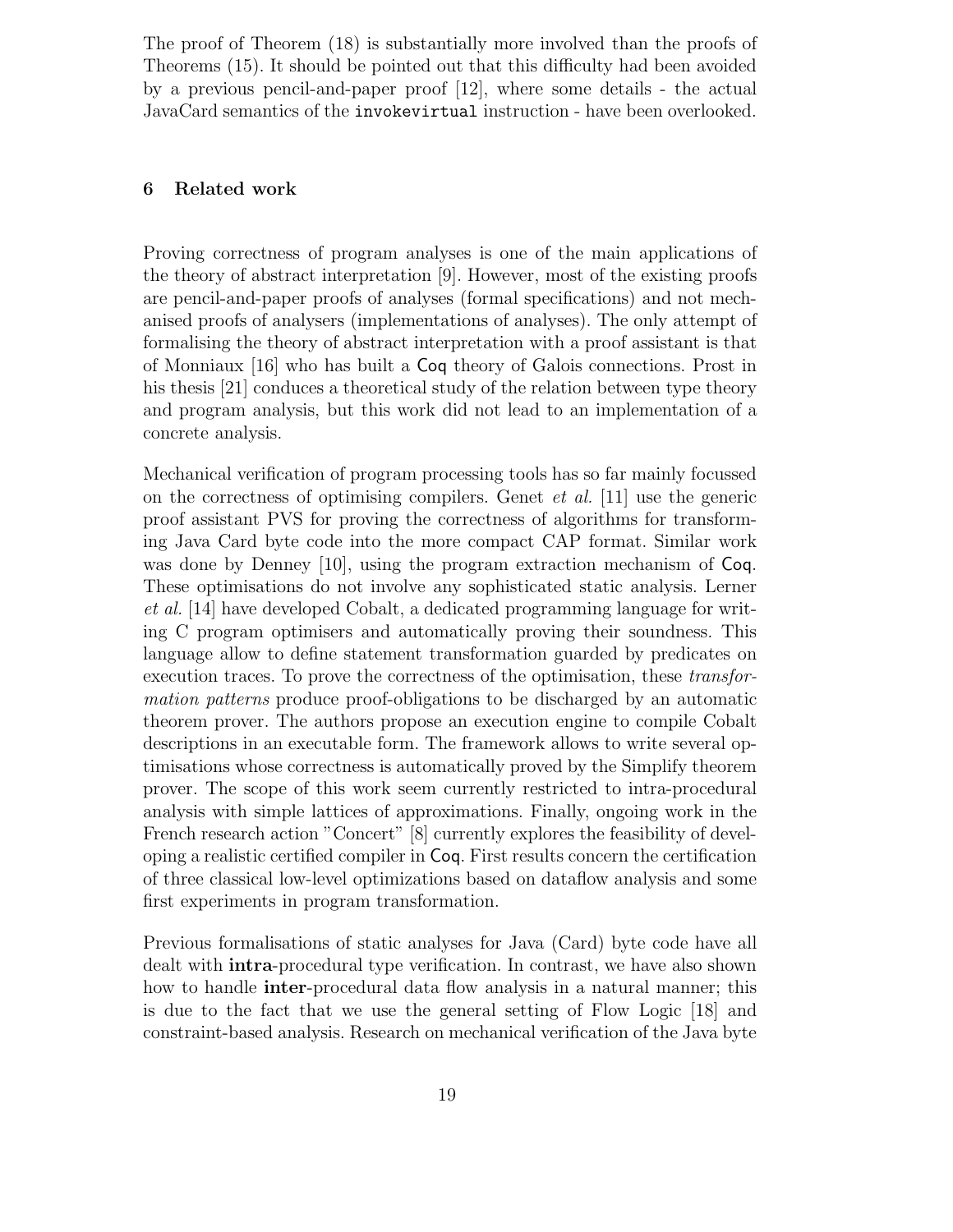code verifier includes that of Barthe et al. [2] who have shown how to formalise the Java Card byte code verification in the proof assistant Coq by isolating the byte code verification in an executable semantics of the language. In [1], they propose to automate the derivation of a certified verifier from a formalisation of the JCVM. Their approach does not rely on a general theory of static analysis, and is oriented towards type verification. Bertot [3] used the Coq system to extract a certified bytecode analyser specialized for object initialization, but no attention has been paid to the efficiency of the analyser. In [7], Coglio *et al.* described their ongoing efforts to implement a bytecode verifier by refinement from the specification of a constraint-solving problem on lattices. Klein and Nipkow [13] have proved the correctness of a Java byte code verifier using the proof assistant Isabelle/HOL. In particular their work includes a correctness proof of Kildall's iterative workset algorithm for solving data flow equations. They also provide a modular construction of lattices. The major difference with our approach is the use of abstract data types that are not implementable as such.

An alternative to the Coq proof extraction mechanism is the B method that has had considerable industrial success. Casset *et al.* [6] have extracted a proofcarrying code-based on-card bytecode verifier for Java Card from a high-level specification by a succession of refinement steps using the B technique. The development required the proof of thousands of proof obligations, of which several hundreds could not be dealt with automatically by the B prover. The B tool could most probably be used for building an analyzer like ours but we doubt that using B would lead to a simpler proof effort. In addition, the program extraction mechanism in B does not enjoy the same solid foundations as that of Coq. Hence our decision to base our development on Coq.

#### 7 Conclusion

The results presented in this article demonstrates that it is feasible to construct a non-trivial, provably correct data flow analyzer using the program extraction mechanism of constructive logic implemented in Coq. This bridges the gap that often exists between a paper-specification of an analysis and the analyser that is actually implemented. Our approach applies to analyses expressed in the constraint-based Flow Logic specification framework and is hence applicable to a large variety of program analyses for different language paradigms. We have instantiated it to a data flow analysis for Java Card. To the best of our knowledge, it is the first formal construction (with proof of correctness) of a data flow analysis other than the Java byte code verifier.

Formalising a program analyser in a proof assistant imposes a strict discipline that catches a certain number of bugs, including typing errors in the spec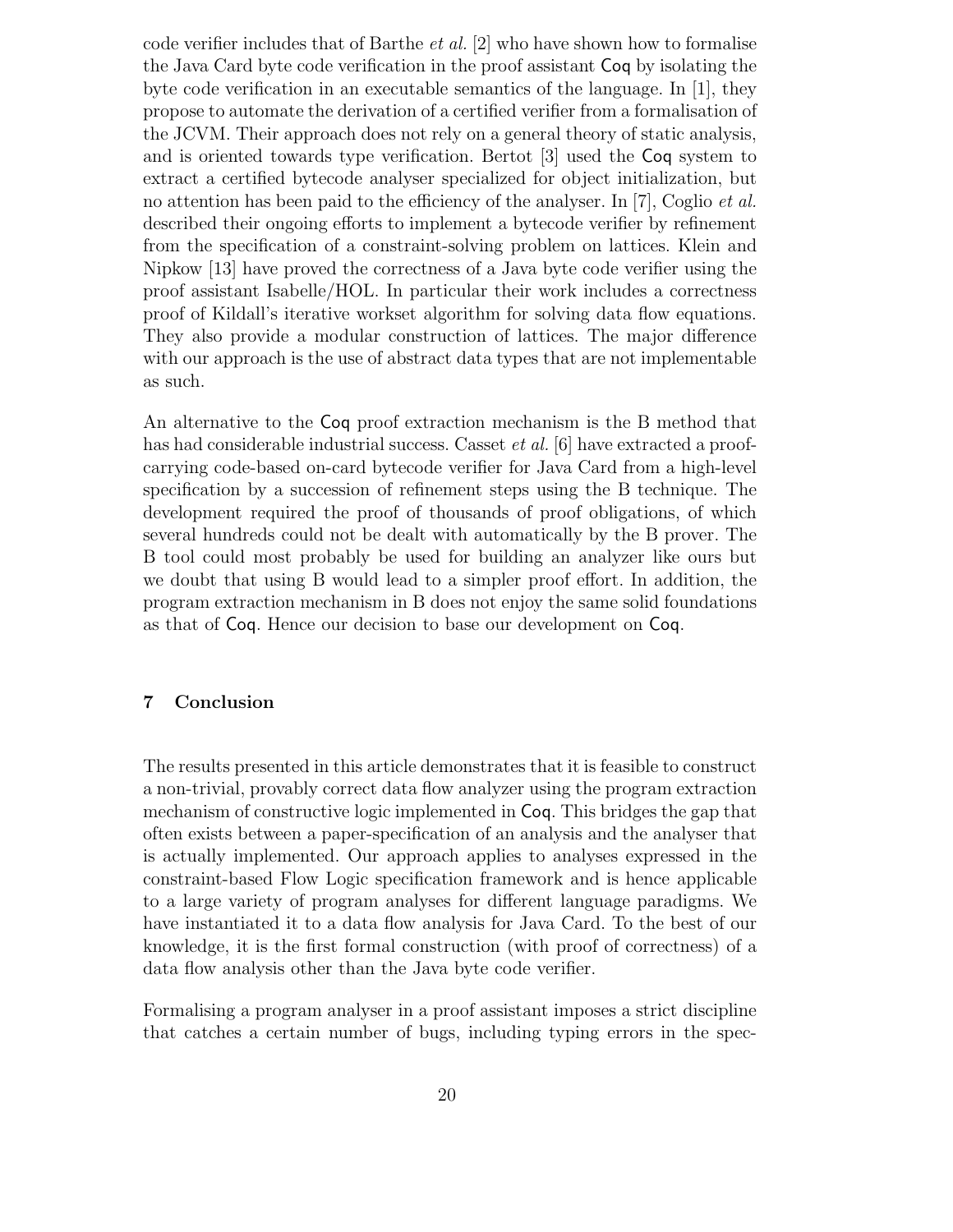ification. The present development revealed several (innocuous) inaccuracies in the pencil-and-paper specifications and proof of correctness. Moreover, it pinpointed the adjustment that had been made of the actual semantics of Java Card in the correctness proof on paper—an adjustment that (as argued in Section 5.2) made the proof far simpler than a proof done against a more accurate semantics.

Our methodology makes use of the proof-as-programs paradigm. This paradigm is sometimes presented as developing programs as a by-product of building a constructive proof interactively and incrementally for an "existential" theorem with a proof assistant. While this presentation is conceptually simple and appealing, the development of any non-trivial piece of software (including the present analyser) rather tends to be done by defining (most of) the function and then showing that it is indeed a witness to the theorem. This technique has the further advantage that it is simpler to control the efficiency of the resulting program. In our case, the provably correct analyser was developed by splitting the correctness proof into

- an existential proof of a solution to a constraint system from which a constraint solver can be extracted and,
- a proof that the solutions to the constraint system are correct approximations of the semantics of the analysed program; this proof does not contribute to the actual construction of the solution.

The methodology includes several steps of varying complexity. The development of the lattice library required a Coq expert to structure the proofs of the properties associated with the lattice constructors. Once this library in place, it turned out to be a relatively straightforward task to prove correctness of the constraint generation and to extend the constraint generation to instructions others than those originally studied. It took a Coq neophyte less than two months to complete the correctness proof, including the time and effort needed to understand the general framework of the project. Only basic features of the tool, those available in any other general-purpose theorem prover, have been employed in the correctness proof.

The program extraction mechanism has a reputation for producing inefficient programs. This is not the case with our methodology: the extracted analyser is about 2000 lines of Ocaml code and takes only a few seconds to analyse 1000 lines of bytecode. The extracted version of analyse has now a type Program  $\rightarrow$  State because Ocaml does not have dependent types. As mentioned above, the methodology leaves some possibilities for programming the resolution mechanism. This, and the inclusion of widening operators, is one important step forward to be accomplished. Another is further automation of the proof obligations arising during the development of the analyser in order to make the methodology the standard way of implementing static analysers.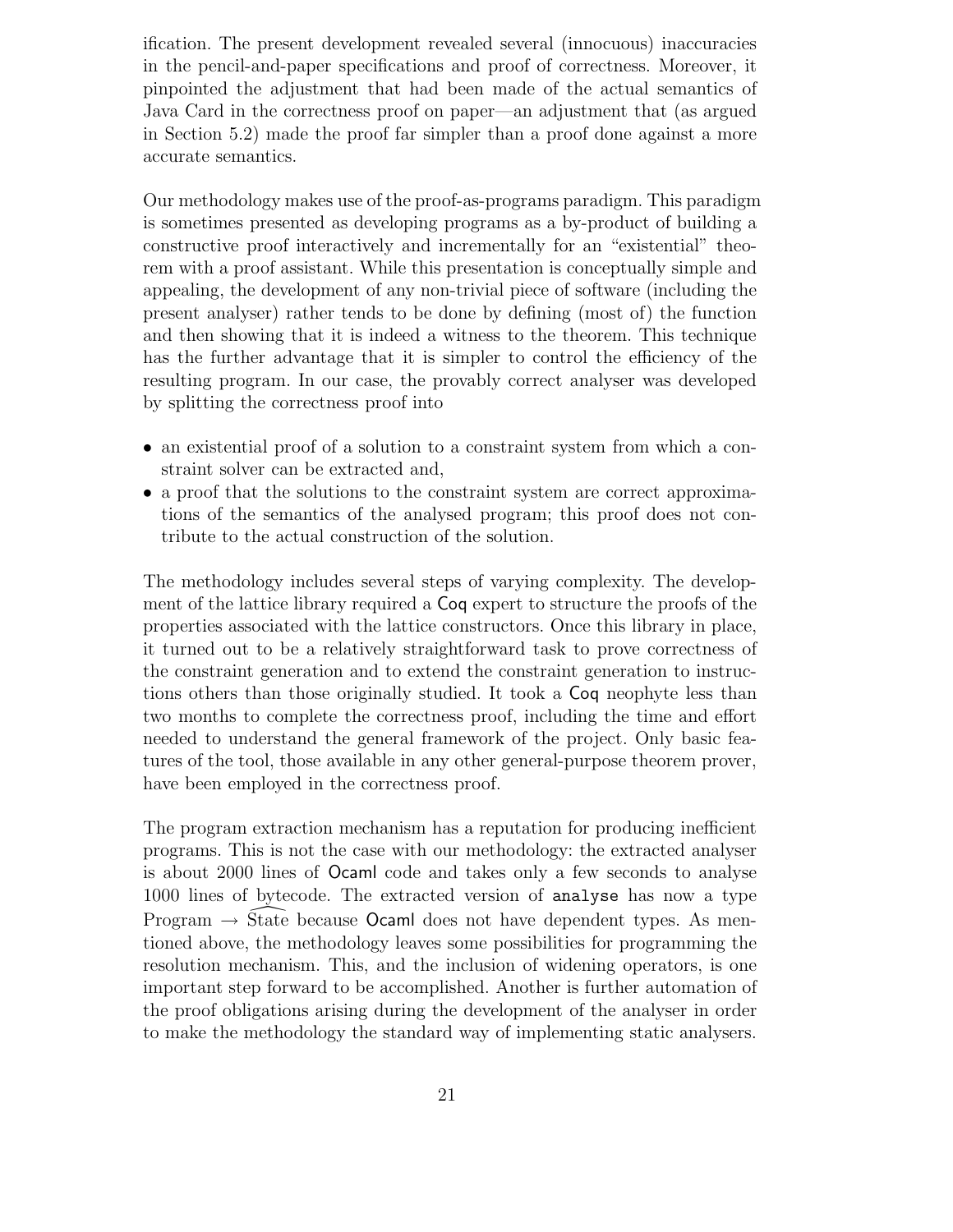### A Syntax

| $Instruction ::= \mathsf{nop}$ |                        |                              |
|--------------------------------|------------------------|------------------------------|
|                                | push $c$               |                              |
|                                | pop                    | stack manipulation           |
|                                | dup                    |                              |
|                                | dup2                   |                              |
|                                | swap                   |                              |
|                                | numop $op$             |                              |
|                                | load x                 | local variables manipulation |
|                                | store $x$              |                              |
|                                | if $pc$                | jump<br>heap manipulation    |
|                                | $goto$ $pc$            |                              |
|                                | $new$ $cl$             |                              |
|                                | putfield $f$           |                              |
|                                | getfield $f$           |                              |
|                                | invokevirtual $m_{id}$ | method call and return       |
|                                | return                 |                              |
|                                |                        |                              |

### B Semantics

Value = num  $n \ n \in \mathbb{N}$ ref $r \quad \ r \in {\rm Reference}$ null  $Stack = Value^*$  $\operatorname{LocalVar} = \operatorname{Var} \to \operatorname{Value}$  $\text{Frame} = \text{ProgCount} \times \text{nameMethod} \times \text{LocalVar} \times \text{Stack}$  $CallStack = Frame^*$  $Object = nameClass \times (FieldName \rightarrow Value)$ Heap = Reference  $\rightarrow$  Object<sub>⊥</sub>  $State = Heap \times CallStack$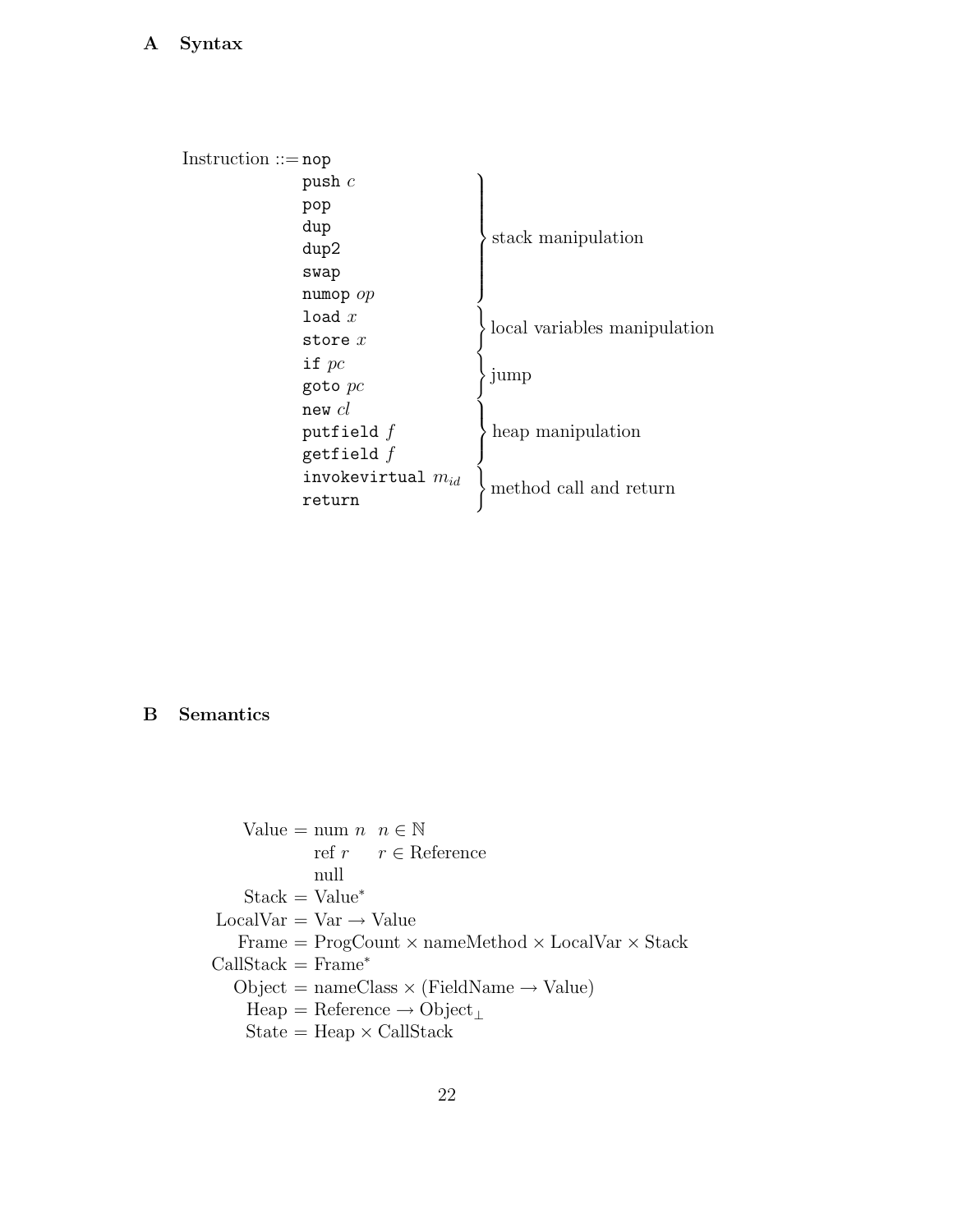| $\text{instructionAt}_P(m,pc) = \texttt{nop}$                                                                                                                                                                                                                                                                                 |
|-------------------------------------------------------------------------------------------------------------------------------------------------------------------------------------------------------------------------------------------------------------------------------------------------------------------------------|
| $\langle\!\langle h, \langle m, pc, l, s \rangle\, :: \, sf \rangle\!\rangle \rightarrow_{\mathtt{nop}} \langle\!\langle h, \langle m, pc+1, l, s \rangle\, :: \, sf \rangle\!\rangle$                                                                                                                                        |
| instruction $\text{At}_P(m,pc) = \text{push } c$                                                                                                                                                                                                                                                                              |
| $\langle\langle h, \langle m, pc, l, s \rangle :: sf \rangle\rangle \rightarrow_{\text{push } c} \langle\langle h, \langle m, pc+1, l, c :: s \rangle :: sf \rangle\rangle$                                                                                                                                                   |
| $\text{instructionAt}_P(m,pc) = \text{pop}$                                                                                                                                                                                                                                                                                   |
| $\langle\langle h, \langle m, pc, l, v : s \rangle : s \rangle \rangle \rightarrow_{\text{pop}} \langle\langle h, \langle m, pc + 1, l, s \rangle : s \rangle \rangle$                                                                                                                                                        |
| instruction $\text{At}_P(m,pc) = \text{dup}$                                                                                                                                                                                                                                                                                  |
| $\langle\langle h, \langle m, pc, l, v : s \rangle : s \rangle \rangle \rightarrow_{\text{dup}} \langle\langle h, \langle m, pc + 1, l, v : v : s \rangle : s \rangle \rangle$                                                                                                                                                |
| instruction $\text{At}_P(m,pc) = \text{dup2}$                                                                                                                                                                                                                                                                                 |
| $\langle\langle h, \langle m, pc, l, v_1 :: v_2 :: s \rangle :: sf \rangle\rangle \rightarrow_{\text{dup2}} \langle\langle h, \langle m, pc + 1, l, v_1 :: v_2 :: v_1 :: v_2 :: s \rangle :: sf \rangle\rangle$                                                                                                               |
| $\text{instructionAt}_P(m,pc) = \texttt{swap}$                                                                                                                                                                                                                                                                                |
| $\langle\langle h, \langle m, pc, l, v_1 :: v_2 :: s \rangle :: s f \rangle\rangle \rightarrow_{\text{swap}} \langle\langle h, \langle m, pc+1, l, v_2 :: v_1 :: s \rangle :: s f \rangle\rangle$                                                                                                                             |
| instruction $\text{At}_P(m,pc) =$ numop op                                                                                                                                                                                                                                                                                    |
| $\langle\langle h, \langle m, pc, l, n_1 : : n_2 : : s \rangle : : s f \rangle\rangle \rightarrow_{\text{number } op} \langle\langle h, \langle m, pc + 1, l, [op](n_1, n_2) : : s \rangle : : s f \rangle\rangle$                                                                                                            |
| instruction $\text{At}_P(m,pc) = 1$ oad x                                                                                                                                                                                                                                                                                     |
| $\langle\!\langle h, \langle m, pc, l, s \rangle :: sf \rangle\!\rangle \rightarrow_{\texttt{load } x} \langle\!\langle h, \langle m, pc+1, l, l[x] :: s \rangle :: sf \rangle\!\rangle$                                                                                                                                      |
| instruction $\text{At}_P(m,pc) = \texttt{store } x$                                                                                                                                                                                                                                                                           |
| $\langle\!\langle h, \langle m, pc, l, v :: s \rangle\ :: \ s f \rangle\!\rangle \rightarrow_{\texttt{store } x} \langle\!\langle h, \langle \overline{m, pc + 1, l[x \mapsto v]}, s \rangle\ :: \ s f \rangle\!\rangle$                                                                                                      |
| instruction $\text{At}_P(m,pc) = \text{if } pc'$<br>$n=0$                                                                                                                                                                                                                                                                     |
| $\langle\langle h, \langle m, pc, l, n : s \rangle : s \rangle \rangle \rightarrow_{\text{if } pc'} \langle\langle h, \langle m, pc', l, s \rangle : s \rangle \rangle$                                                                                                                                                       |
| instruction $\text{At}_P(m,pc) = \text{if } pc'$<br>$n \neq 0$                                                                                                                                                                                                                                                                |
| $\langle\!\langle h, \langle m, pc, l, n::s\rangle :: sf \rangle\!\rangle \rightarrow_{\textbf{if } pc'} \langle\!\langle h, \langle m, pc+1, l, s\rangle :: sf \rangle\!\rangle$                                                                                                                                             |
| instruction $\text{At}_P(m,pc) = \text{goto }pc'$                                                                                                                                                                                                                                                                             |
| $\langle\langle h, \langle m, pc, l, s \rangle :: sf \rangle\rangle \rightarrow_{\text{goto } pc'} \langle\langle h, \langle m, pc', l, s \rangle :: sf \rangle\rangle$                                                                                                                                                       |
| $\frac{\text{instructionAt}_P(m,pc) = \text{new } cl}{\exists c \in \text{classes}(P) \text{ with nameClass}(c) = cl} \frac{1}{(h', loc)} = \text{newObject}(cl, h)$                                                                                                                                                          |
| $\langle\langle h, \langle m, pc, l, s \rangle :: sf \rangle\rangle \rightarrow_{new \ cl} \langle\langle h', \langle m, pc+1, l, loc :: s \rangle :: sf \rangle\rangle$                                                                                                                                                      |
| instruction $\text{At}_P(m, pc) = \text{putfield } f$ $h(loc) = o$ $o' = o[f \mapsto v]$                                                                                                                                                                                                                                      |
| $\langle\!\langle h, \langle m, pc, l, v : : loc : : s \rangle \rangle : s f \rangle\!\rangle \rightarrow_{\text{putfield } f} \langle\!\langle h   loc \rightarrow o'  , \langle m, pc + 1, l, s \rangle : : s f \rangle\!\rangle$                                                                                           |
| instruction $At_P(m, pc) = getfield f$ $h(loc) = o$                                                                                                                                                                                                                                                                           |
| $\overline{\langle\!\langle h, \overline{\langle m, pc, l, loc::s\rangle :: sf\rangle\!\rangle} \rightarrow_{\texttt{getfield } f} \langle\!\langle h, \overline{\langle m, pc+1, l, fieldValue(o, f) :: s\rangle :: sf\rangle\!\rangle}$                                                                                     |
| instruction $\text{At}_P(m,pc) = \text{invoker}$ irtual M                                                                                                                                                                                                                                                                     |
| $h(loc) = o$ $m' = lookUp(M, class(o))$                                                                                                                                                                                                                                                                                       |
| $\frac{f'=\langle m',1,V,\varepsilon\rangle~~f''=\langle m,pc,l,s\rangle }{\langle\!\langle h,\langle m,pc,l,loc::V::s\rangle::sf\rangle\rangle \rightarrow_{\text{involevirtual}~M} \langle\!\langle h,f'::f''::sf'\rangle\rangle}$                                                                                          |
|                                                                                                                                                                                                                                                                                                                               |
| $\frac{\mathrm{instructionAt}_{P}(m,pc)=\mathtt{return} \qquad f'=\langle m', pc', l', s'\rangle}{\langle\!\langle h, \langle m, pc, l, v \, : : s\rangle \, :: \, f' \, :: \, sf\rangle\!\rangle \rightarrow_{\mathtt{return}} \langle\!\langle h, \langle m', pc' + 1, l', v \, : : s'\rangle \, :: \, sf\rangle\!\rangle}$ |
|                                                                                                                                                                                                                                                                                                                               |
| 23                                                                                                                                                                                                                                                                                                                            |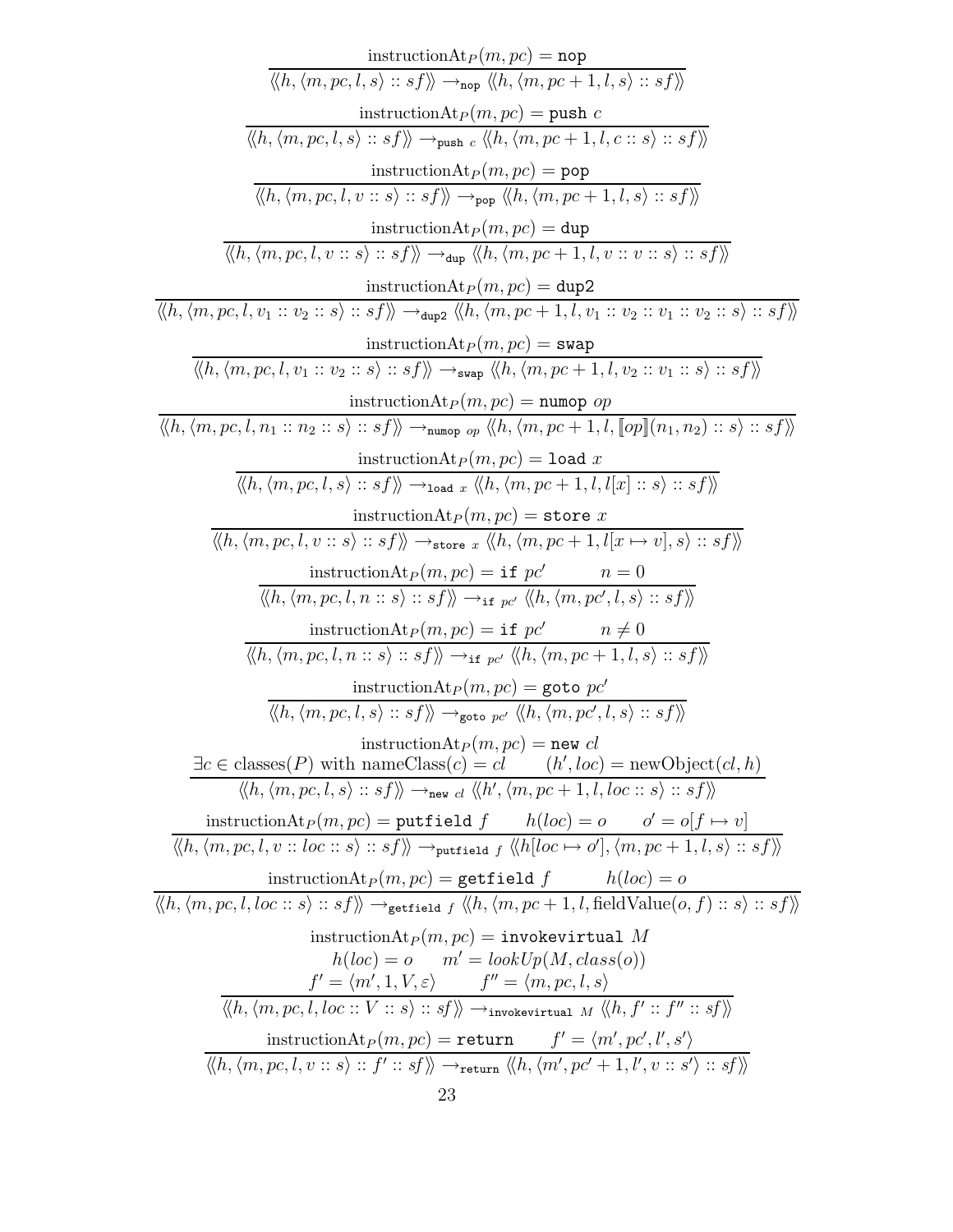### C Abstract lattices

$$
\widehat{\text{Num}} := \mathbb{N}^{\top}_{\bot}
$$
\n
$$
\widehat{\text{Val}}_{P} := (\widehat{\text{Ref}}_{P} + \widehat{\text{Num}})^{\top}_{\bot}
$$
\n
$$
\widehat{\text{Stack}}_{P} := (\widehat{\text{Val}}_{P}^{*})^{\top}_{\bot}
$$
\n
$$
\widehat{\text{LocalVar}}_{P} := \text{Var}_{P} \rightarrow \widehat{\text{Val}}_{P}
$$
\n
$$
\widehat{\text{Hcap}}_{P} := \text{ClassName}_{P} \rightarrow \widehat{\text{Object}}_{P}
$$
\n
$$
\widehat{\text{State}}_{P} := \widehat{\text{Heap}}_{P} \times (\text{nameMethod}_{P} \times \text{ProgCount}_{P} \rightarrow \widehat{\text{LocalVar}}_{P})
$$
\n
$$
\times (\text{nameMethod}_{P} \times \text{ProgCount}_{P} \rightarrow \widehat{\text{Stack}}_{P})
$$

with

$$
\text{Var}_P := \{ x \in \text{Var} \mid x \text{ appears in } P \}
$$
  
FieldName $p := \{ f \in \text{FieldName} \mid f \text{ appears in } P \}$   
ClassName $p := \{ cl \in \text{ClassName} \mid cl \text{ appears in } P \}$ 

## D Correctness relations

$$
n \sim_{\text{Num}} \hat{N} \text{ iff } \hat{N} = \{n\} \vee \hat{N} = \top
$$
\n
$$
r \sim_{\text{Ref}}^{h} \hat{R} \text{ iff } \left(h(r) = o \Rightarrow \{\text{class}(o)\} \sqsubseteq_{\text{Ref}} \hat{R}\right)
$$
\n
$$
v \sim_{\text{Val}}^{h} \hat{V} \text{ iff } v = \text{null} \vee \hat{V} = \top_{\text{Val}} \vee
$$
\n
$$
\left(v \in \text{Reference} \wedge \hat{V} \in \widehat{\text{Ref}} \wedge v \sim_{\text{Ref}}^{h} \hat{V}\right) \vee
$$
\n
$$
\left(v \in \text{Num} \wedge \hat{V} \in \widehat{\text{Num}} \wedge v \sim_{\text{Num}} \hat{V}\right)
$$
\n
$$
v_1 :: \cdots :: v_n \sim_{\text{Stack}}^h \hat{S} \text{ iff } \hat{S} = \top_{\text{Stack}} \vee
$$
\n
$$
\left(\hat{S} = \hat{V}_1 :: \cdots :: \hat{V}_n \wedge
$$
\n
$$
\left(v_1 \sim_{\text{Val}}^h \hat{V}_1 \wedge \cdots \wedge v_n \sim_{\text{Val}}^h \hat{V}_n\right)
$$
\n
$$
l \sim_{\text{LocalVar}}^h \hat{L} \text{ iff } \forall x \in \text{Var}, l(x) \sim_{\text{Val}}^h \hat{L}(x)
$$
\n
$$
o \sim_{\text{Object}}^h \hat{O} \text{ iff } \forall f \in \text{FieldName, fieldValue}(o, f) \sim_{\text{Val}}^h \hat{O}(f)
$$
\n
$$
h \sim_{\text{Heap}} \hat{H} \text{ iff } \forall r \in \text{Reference},
$$
\n
$$
h(r) = o \Rightarrow o \sim_{\text{Object}}^h \hat{H} \text{ (class}(o))
$$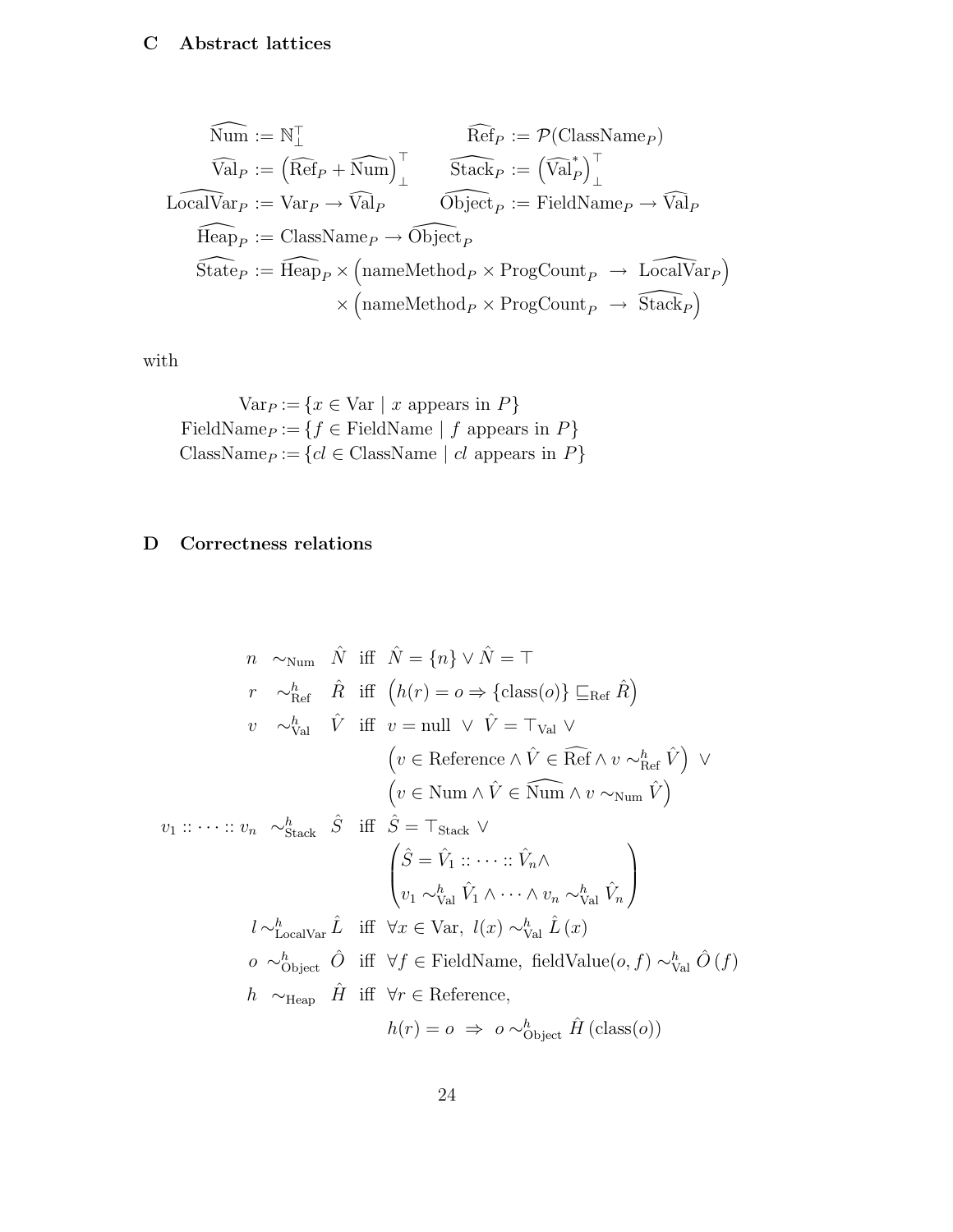$$
\langle\!\langle h, \langle m, pc, l, s \rangle :: sf \rangle\!\rangle \sim_{\text{State}} (\hat{H}, \hat{S}, \hat{L}) \text{ iff } h \sim_{\text{Heap}} \hat{S} \land
$$

$$
l \sim_{\text{LocalVar}}^h \hat{L} (m, pc) \land
$$

$$
s \sim_{\text{Stack}}^h \hat{S} (m, pc)
$$

## E Constraints

$$
\begin{array}{ll}\n\left(\hat{H},\hat{L},\hat{S}\right) \models (m,pc) : \text{nop} & \left(\hat{H},\hat{L},\hat{S}\right) \models (m,pc) : \text{push } c \\
\text{iff } \hat{S}(m,pc) \sqsubseteq \hat{S}(m,pc+1) & \text{iff } \widehat{p} \text{ush}\left(\hat{c},\hat{S}(m,pc)\right) \sqsubseteq \hat{S}(m,pc+1) \\
\hat{L}(m,pc) \sqsubseteq \hat{L}(m,pc+1) & \hat{L}(m,pc) \sqsubseteq \hat{L}(m,pc+1) \\
\left(\hat{H},\hat{L},\hat{S}\right) \models (m,pc) : \text{pop} & \left(\hat{H},\hat{L},\hat{S}\right) \models (m,pc) : \text{numop } op \\
\text{iff } \widehat{p} \text{op}\left(\hat{S}(m,pc)\right) \sqsubseteq \hat{S}(m,pc+1) & \text{iff } \widehat{p} \text{inop}\left(\text{op},\hat{S}(m,pc)\right) \sqsubseteq \hat{S}(m,pc+1) \\
\hat{L}(m,pc) \sqsubseteq \hat{L}(m,pc+1) & \hat{L}(m,pc) \sqsubseteq \hat{L}(m,pc+1)\n\end{array}
$$

$$
\begin{aligned} \left(\hat{H},\hat{L},\hat{S}\right) &\models (m,pc):\text{dup} \\ \text{iff } \overbrace{\text{fup}}\left(\widehat{\text{top}}\left(\hat{S}\left(m,pc\right)\right),\hat{S}\left(m,pc\right)\right) \subseteq \hat{S}\left(m,pc+1\right) \\ \hat{L}\left(m,pc\right) &\sqsubseteq \hat{L}\left(m,pc+1\right) \end{aligned}
$$

$$
\left(\hat{H}, \hat{L}, \hat{S}\right) \models (m, pc) : \text{dup2}
$$
\n
$$
\text{iff } \widehat{\text{push}}\left(\widehat{\text{top}}\left(\hat{S}\left(m, pc\right)\right), \widehat{\text{push}}\left(\widehat{\text{top}}\left(\widehat{\text{pop}}\left(\hat{S}\left(m, pc\right)\right)\right), \hat{S}\left(m, pc\right)\right)\right) \sqsubseteq \hat{S}\left(m, pc + 1\right)
$$
\n
$$
\hat{L}\left(m, pc\right) \sqsubseteq \hat{L}\left(m, pc + 1\right)
$$

$$
\left(\hat{H}, \hat{L}, \hat{S}\right) \models (m, pc) : \text{swap}
$$
\n
$$
\text{iff } \widehat{\text{push}}\left(\widehat{\text{top}}\left(\widehat{p\text{op}}\left(\hat{S}\left(m, pc\right)\right)\right), \widehat{\text{push}}\left(\widehat{\text{top}}\left(\hat{S}\left(m, pc\right)\right), \widehat{\text{pop}}\left(\widehat{p\text{op}}\left(\hat{S}\left(m, pc\right)\right)\right)\right)\right) \subseteq \hat{S}\left(m, pc + 1\right)
$$
\n
$$
\hat{L}\left(m, pc\right) \subseteq \hat{L}\left(m, pc + 1\right)
$$

$$
\left(\hat{H}, \hat{L}, \hat{S}\right) \models (m, pc) : \texttt{load } x
$$
  
iff  $\widehat{\text{push}}\left(\widehat{\text{apply}}\left(\hat{L}\left(m, pc\right), x\right), \hat{S}\left(m, pc\right)\right) \sqsubseteq \hat{S}\left(m, pc + 1\right)$   
 $\hat{L}\left(m, pc\right) \sqsubseteq \hat{L}\left(m, pc + 1\right)$ 

$$
\left(\hat{H}, \hat{L}, \hat{S}\right) \models (m, pc) : \text{store } x
$$
  
iff  
iff  
subject
$$
\left(\hat{L}(m, pc), x, \widehat{\text{top}}\left(\hat{S}(m, pc)\right)\right) \sqsubseteq \hat{S}(m, pc + 1)
$$
  

$$
\widehat{\text{subst}}\left(\hat{L}(m, pc), x, \widehat{\text{top}}\left(\hat{S}(m, pc)\right)\right) \sqsubseteq \hat{L}(m, pc + 1)
$$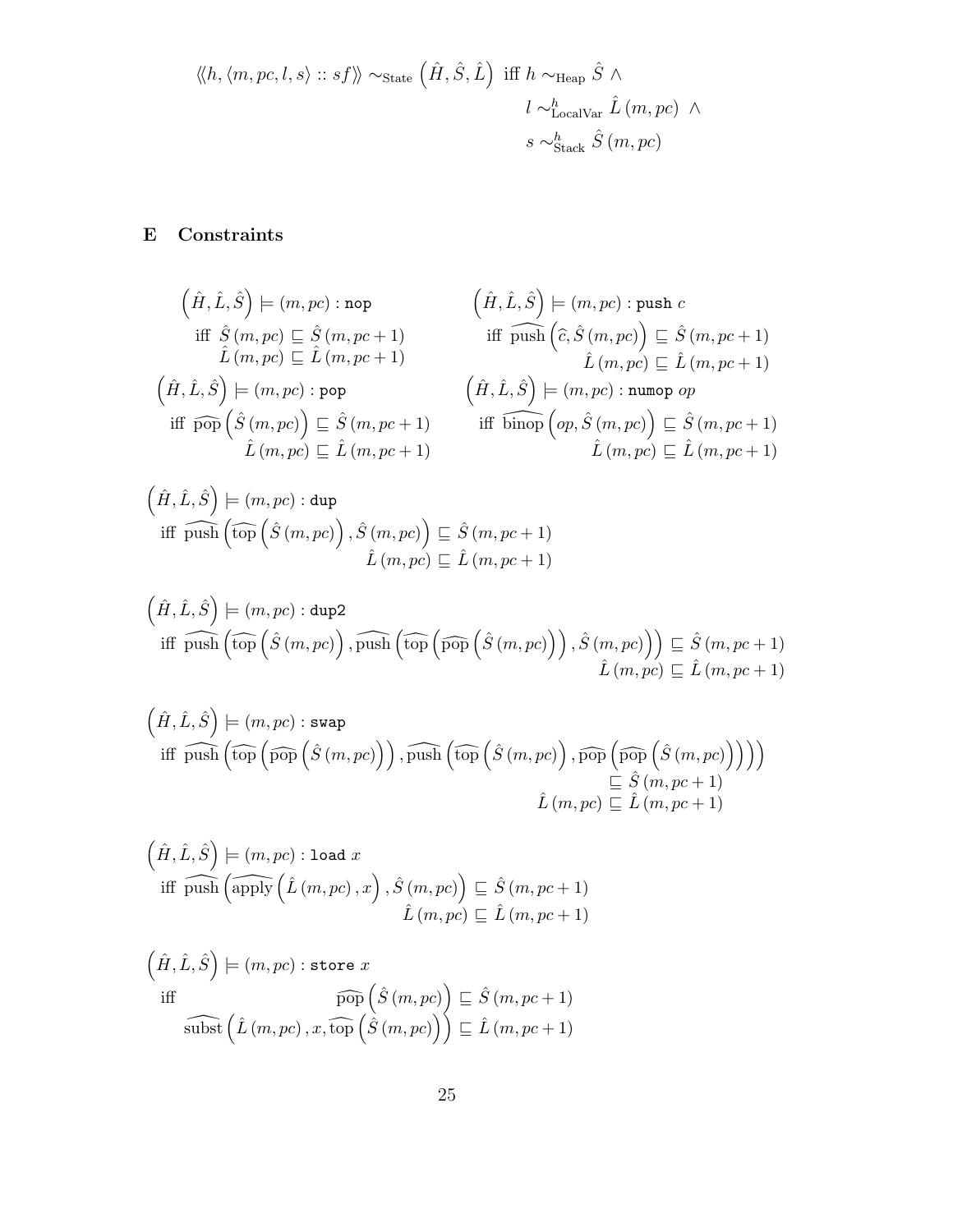$$
\left(\hat{H}, \hat{L}, \hat{S}\right) \models (m, pc) : \text{if } pc'
$$
\n
$$
\text{iff } \widehat{\text{test}}_{=0} \left(\widehat{\text{top}}\left(\hat{S}\left(m, pc\right)\right), \widehat{\text{pop}}\left(\hat{S}\left(m, pc\right)\right)\right) \sqsubseteq \hat{S}\left(m, pc'\right)
$$
\n
$$
\widehat{\text{test}}_{=0} \left(\widehat{\text{top}}\left(\hat{S}\left(m, pc\right)\right), \hat{L}\left(m, pc\right)\right) \sqsubseteq \hat{L}\left(m, pc'\right)
$$
\n
$$
\widehat{\text{test}}_{\neq 0} \left(\widehat{\text{top}}\left(\hat{S}\left(m, pc\right)\right), \widehat{\text{pop}}\left(\hat{S}\left(m, pc\right)\right)\right) \sqsubseteq \hat{S}\left(m, pc + 1\right)
$$
\n
$$
\widehat{\text{test}}_{\neq 0} \left(\widehat{\text{top}}\left(\hat{S}\left(m, pc\right)\right), \hat{L}\left(m, pc\right)\right) \sqsubseteq \hat{L}\left(m, pc + 1\right)
$$

$$
\begin{aligned} \left(\hat{H},\hat{L},\hat{S}\right)&\models (m,pc):\texttt{new }cl\\ \text{iff } \widehat{\texttt{push}}\left(\{cl\}\,,\hat{S}\left(m,pc\right)\right)\sqsubseteq\hat{S}\left(m,pc+1\right)\\ \hat{L}\left(m,pc\right)\sqsubseteq\hat{L}\left(m,pc+1\right)\\ \widehat{\text{default}}(cl)\sqsubseteq\widehat{\text{apply}}\left(\hat{H},cl\right) \end{aligned}
$$

$$
\left(\hat{H}, \hat{L}, \hat{S}\right) \models (m, pc) : \text{getfield } f
$$
\n
$$
\text{iff } \forall cl \in \widehat{\text{top}} \left(\hat{S}(m, pc)\right) : \text{push } \left(\widehat{\text{apply}}\left(\hat{H}, cl\right), f\right), \widehat{\text{pop}}\left(\hat{S}(m, pc)\right) \sqsubseteq \hat{S}(m, pc + 1)
$$
\n
$$
\hat{L}(m, pc) \sqsubseteq \hat{L}(m, pc + 1)
$$

$$
\begin{aligned}\n\left(\hat{H}, \hat{L}, \hat{S}\right) &= (m, pc) : \text{putfield } f \\
\text{iff } \widehat{\text{pop}}\left(\widehat{\text{pop}}\left(\hat{S}\left(m, pc\right)\right)\right) \sqsubseteq \hat{S}\left(m, pc + 1\right) \\
&\hat{L}\left(m, pc\right) \sqsubseteq \hat{L}\left(m, pc + 1\right) \\
\forall cl \in \widehat{\text{top}}\left(\widehat{\text{pop}}\left(\hat{S}\left(m, pc\right)\right)\right): \\
&\quad \widehat{\text{top}}\left(\hat{S}\left(m, pc\right)\right) \sqsubseteq \widehat{\text{apply}}\left(\widehat{\text{apply}}\left(\hat{H}, cl\right), f\right)\n\end{aligned}
$$

$$
\left(\hat{H}, \hat{L}, \hat{S}\right) \models (m, pc) : \text{invokerittual } M
$$
\niff

\n
$$
\hat{L}(m, pc) \subseteq \hat{L}(m, pc + 1)
$$
\n
$$
\forall cl \in \widehat{\text{top}}\left(\hat{S}(m, pc), 1 + nbArgs(M)\right) \subseteq \widehat{\text{pop}}\left(\hat{S}(m, pc + 1)\right)
$$
\n
$$
\forall cl \in \widehat{\text{top}}\left(\hat{S}(m, pc)\right), \forall m' \in \text{lookUp}(M, cl),
$$
\n
$$
\widehat{\text{top}}\left(\hat{S}(m', Ret(m'))\right) \subseteq \widehat{\text{top}}\left(\hat{S}(m, pc + 1)\right)
$$
\n
$$
\left\{cl\right\} :: \widehat{\text{pop}}_n\left(\hat{S}(m, pc), nbArg(M)\right) \subseteq \hat{L}(m', 1) [0..n]
$$
\n
$$
\widehat{\text{nil}} \subseteq \hat{S}(m', 1)
$$

$$
\left(\hat{H}, \hat{L}, \hat{S}\right) \models (m, pc) : \texttt{return} \\ \text{iff } \hat{S}(m, pc) \sqsubseteq \hat{S}(m, Ret(m))
$$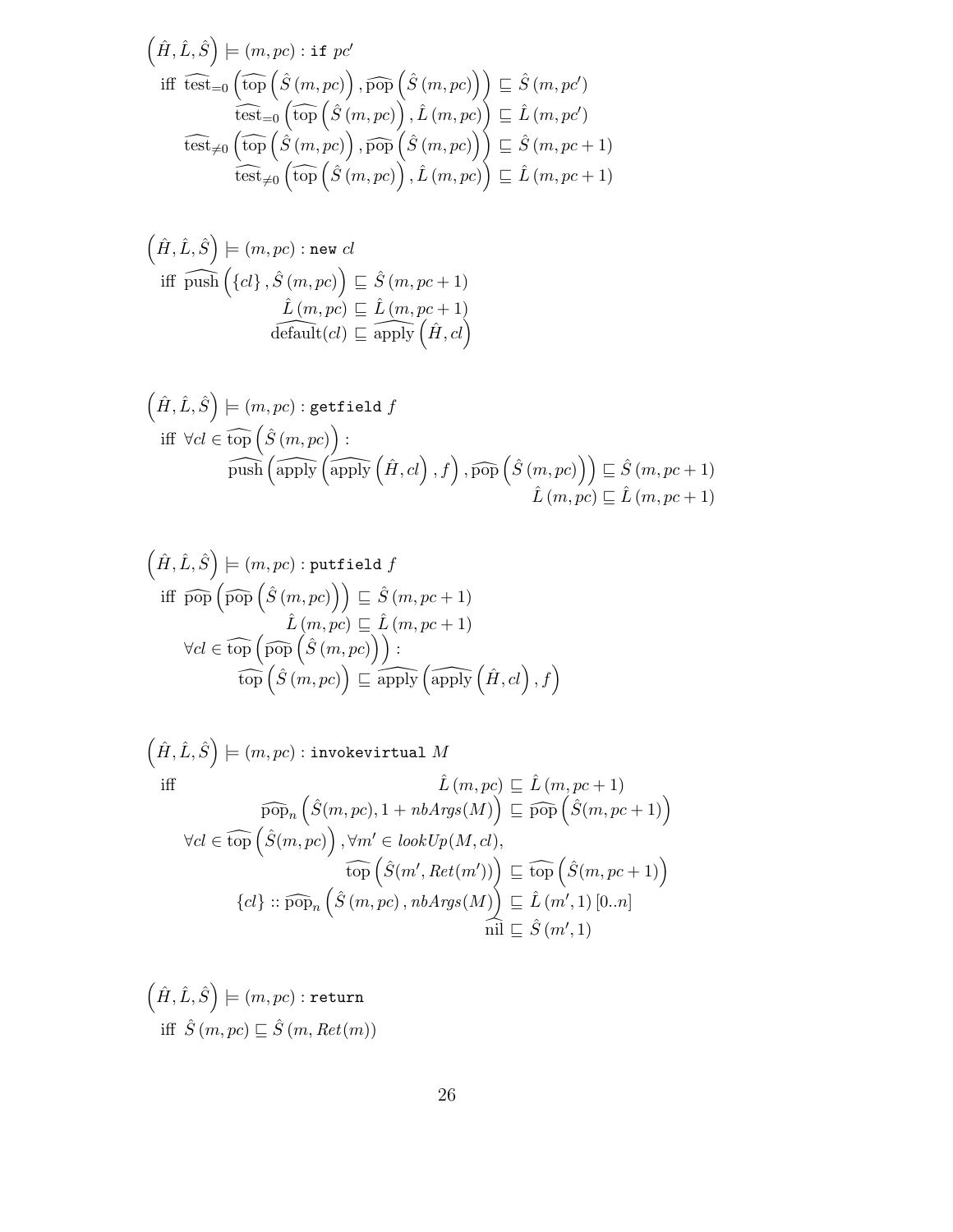#### References

- [1] Gilles Barthe, Guillaume Dufay, Marieke Huisman, and Sim˜ao Melo de Sousa. Jakarta: A Toolset for Reasoning about JavaCard. In Proc. e-SMART'01, number 2140 in Lecture Notes in Computer Science. Springer-Verlag, 2001.
- [2] Gilles Barthe, Guillaume Dufay, Line Jakubiec, Bernard Serpette, and Simão Melo de Sousa. A Formal Executable Semantics of the JavaCard Platform. In Proc. ESOP'01, number 2028 in Lecture Notes in Computer Science. Springer-Verlag, 2001.
- [3] Yves Bertot. Formalizing a JVML Verifier for Initialization in a Theorem Prover. In *Proc. CAV'01*, number 2102 in Lecture Notes in Computer Science. Springer-Verlag, 2001.
- [4] F. Besson, T. Jensen, D. Le M´etayer, and T. Thorn. Model ckecking security properties of control flow graphs. Journal of Computer Security, 9:217–250, 2001.
- [5] David Cachera, Thomas Jensen, David Pichardie, and Vlad Rusu. Extracting a data flow analyser in constructive logic. In Proc. ESOP'04, number 2986 in Lecture Notes in Computer Science, pages 385 – 400. Springer-Verlag, 2004.
- [6] Ludovic Casset, Lilian Burdy, and Antoine Requet. Formal Development of an embedded verifier for Java Card Byte Code. In Proc. of IEEE Int. Conference on Dependable Systems & Networks (DSN), 2002.
- [7] Alessandro Coglio, Allen Goldberg, and Zhenyu Qian. Towards a Provably-Correct Implementation of the JVM Bytecode Verifier. In Proc. OOPSLA'98 Workshop on Formal Underpinnings of Java, 1998.
- [8] Xavier Leroy (coordinator). French ARC Concert research project : compilateurs certifiés. http://www-sop.inria.fr/lemme/concert/.
- [9] Patrick Cousot and Radhia Cousot. Abstract interpretation: A unified lattice model for static analysis of programs by construction of approximations of fixpoints. In Proc. of 4th ACM Symposium on Principles of Programming Languages, pages 238–252. ACM Press, New York, 1977.
- [10] Ewen Denney. The synthesis of a Java Card tokenisation algorithm. In Proc. of 16th Int. Conf. on Automated Software Engineering (ASE 2001), pages 43–50. IEEE Press, 2001.
- [11] Thomas Genet, Thomas Jensen, Vikash Kodati, and David Pichardie. A Java Card CAP converter in PVS. In Proc. of 2nd International Workshop on Compiler Optimization Meets Compiler Verification (COCV 2003), 2003.
- [12] René Rydhof Hansen. Flow Logic for Carmel. Technical Report SECSAFE-IMM-001, Danish Technical University, 2002.
- [13] Gerwin Klein and Tobias Nipkow. Verified Bytecode Verifiers. Theoretical Computer Science, 298(3):583–626, 2002.